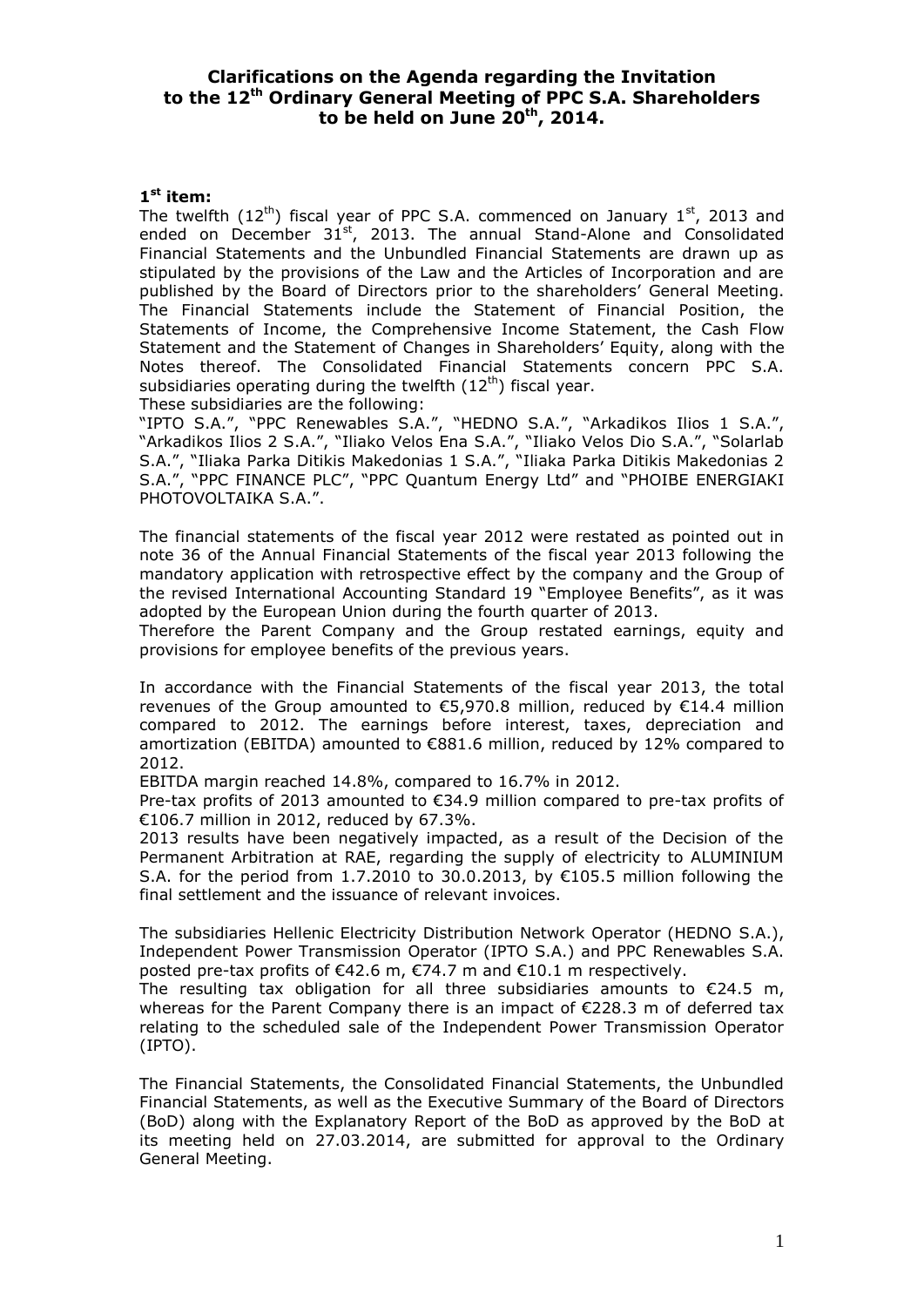# **2 nd item:**

In accordance with the Financial Statements, the financial year 2013 was lossmaking. In particular, the pre-tax losses of the parent company PPC S.A. amounted to €86.8 million, compared to pre-tax profits in 2012 of €50.2 million. For this reason, no dividend shall be distributed for the financial year 2013.

## **3 rd item:**

Following the approval of the Financial Statements, the General Meeting is called to decide, by roll call voting, on the release of the Board of Directors members and the certified auditors-accountants from any liability whatsoever deriving from the proceedings of the twelfth  $(12<sup>th</sup>)$  fiscal year, pursuant to article 28 of the Company's Articles of Incorporation and article 35 of Codified Law 2190/1920 as currently in force.

## **4 th item:**

Pursuant to the applicable articles 30 and 31 of the Company's Articles of Incorporation, the Ordinary General Meeting appoints each year the certified auditors of the company, regular and substitute, for the auditing of the interim and annual Stand-Alone and Consolidated Financial Statements, as well as of the annual Unbundled Financial Statements of Law 4001/2011.

The General Meeting is called to appoint the certified auditors for the thirteenth  $(13<sup>th</sup>)$  fiscal year and to approve their remuneration for this fiscal year.

## **5 th item:**

Since 2007, following approval of the Extraordinary General Meeting of the Shareholders held on 29.08.2007, the Board of Directors of the Company established within the context of risk management policy, implemented worldwide as best practice of Corporate Governance, a liability insurance for its Directors & Officers against third parties from acts and/or omissions that may arise during the performance of their duties.

PPC S.A. Board of Directors, during its meeting held on 29.05.2014 and by its decision no 63, approved and recommends to the General Meeting the approval of:

- The continuation of its established and implemented since 2007 policy for civil liability insurance against third parties for the Members of the Board of Directors and the Management Board as well as for the Directors & Officers of PPC S.A. and its subsidiary PPC Renewables S.A., and
- The replacement of the existing insurance policy BUSINESS GUARD with the new, more favorable for the Company, policy BUSINESS GUARD PREMIER for the same period (01.01.2014-31.12.2014), with the decrease by half of the retention amount born by PPC SA, and additional premium amounting to €36,000. The total premium amounts to €257,000 per annum.

## **6 th item:**

Pursuant to the applicable article 17 of PPC S.A.'s Articles of Incorporation the remunerations of any kind and for any reason whatsoever of the Board of Directors of PPC S.A. members are subject to approval by the Ordinary General Meeting. Under the above provision of the Articles of Incorporation, the present General Meeting is called to approve the remunerations paid to the Board of Directors members for the fiscal year starting on 1.1.2013 and ending on 31.12.2013, totaling €267,205.92 against the previously approved amount of €325,000.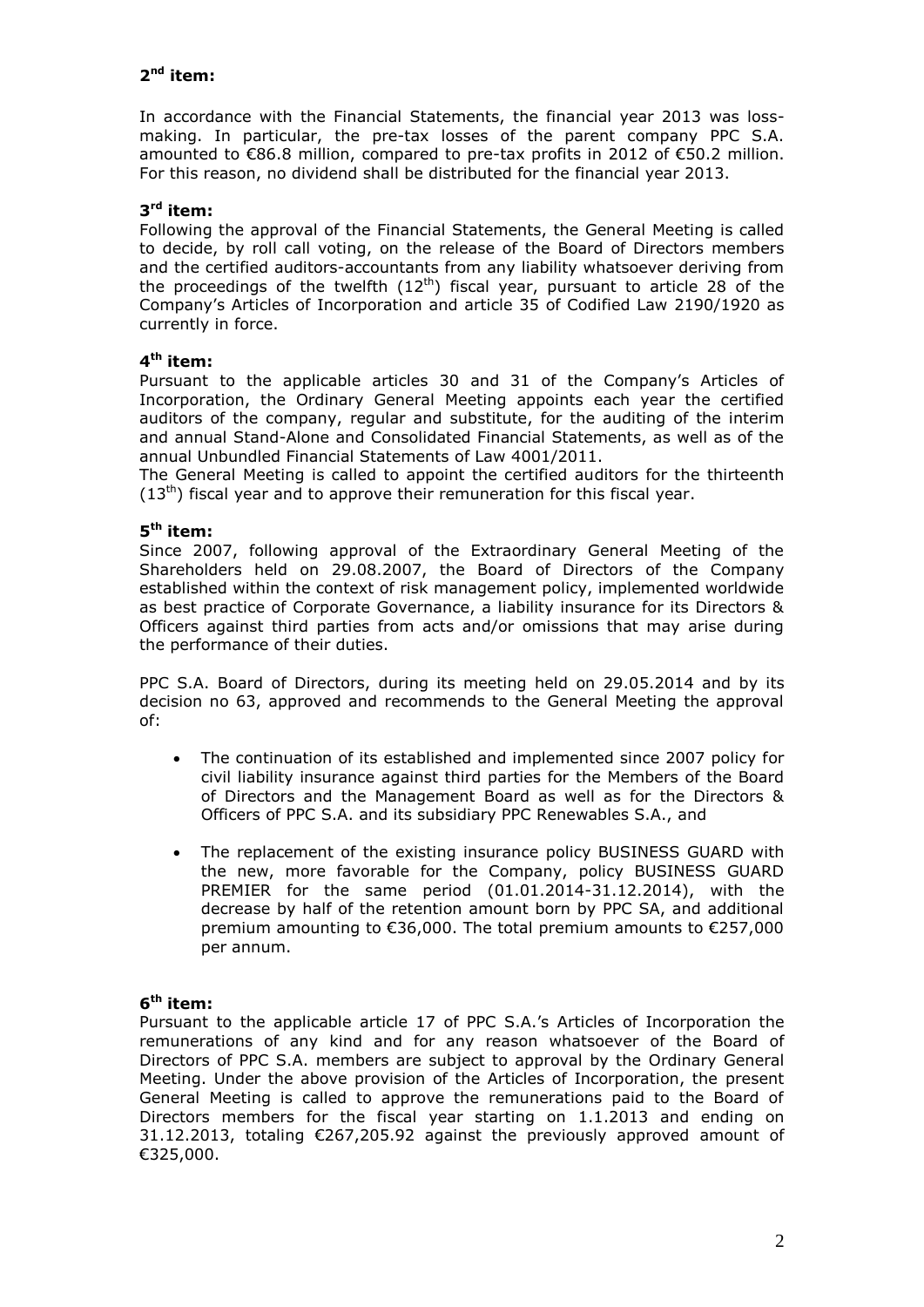Moreover, the General Meeting is called to pre-approve the remunerations of any kind and for any reason whatsoever for the year 2014, as follows:

*A. With respect to the Members of the BoD or their substitutes*:

- a) gross compensation of €400 per meeting of the BoD, as well as per member,
- b) gross compensation of €100 per meeting as well as per member for participation in meetings and committees of the Company, and with an upper amount of total gross compensations of €154,000 in total for all members of the board.

*B. With respect to the Chairman and CEO, Mr. Arthouros Zervos*, his remuneration for his service as member of the BoD with executive duties is set to the amount of the remuneration of the Secretary General of the Ministry (said amount is currently equal to an annual gross remuneration of  $E$ 57,000).

*C. With respect to the Member of the Board, Vice-Chairman of the Board and Deputy CEO, Mr. Konstantinos Dologlou,* his remuneration for his service as member of the BoD with executive duties, is set to the amount of the remuneration of the Secretary General of the Ministry, as above.

*D. With respect to the Μember of the Board and Deputy CEO*, *Mrs. Ourania Εkaterinari* her remuneration for her service as member of the BoD with executive duties is set to the amount of the remuneration of the Secretary General of the Ministry, as above.

The Executive Members of the Board do not receive the gross compensations mentioned in par. A for the above mentioned meetings due to the existing remuneration cap, which corresponds to the remuneration of Secretary General of Ministry.

Therefore, all kinds of remunerations, fees and compensations for the year 2014, in accordance with the above and taking into consideration the current remuneration of Secretary General of Ministry, shall not exceed €325,000 for all Members of the Board.

It is noted that compensation regarding travel expenses (based on receipts) of the Members of the BoD, is not included in the abovementioned amounts.

The General Meeting is called to appoint the certified auditors for the thirteenth fiscal year and to approve their remuneration for this fiscal year.

## **7 th item:**

The present General Meeting of the Shareholders is called to approve:

A) the abolition of article (19), the resulting renumbering of articles (20)– (35) as (19)-(34) and the amendments to articles (3), (7), (9), (12), (20 ), (22), (31) και (35) of PPC S.A Articles of Incorporation, aiming on one hand at the compliance of the Articles of Incorporation with the provisions of Codified Law 2190/1920 and the recent legislation on publication requirements for Sociétés Anonymes and on the other hand at the harmonization of the provided in the Articles of Incorporation mode of designation of the members of Board of Directors with the change in the stake of the Hellenic Republic in the Company's share capital resulting from the Decision 249/8.4.2014 (Official Gazette series B 864/8.4.2014) of the Inter-ministerial Committee for Asset Restructuring and Privatization, as well as at further adapting the scope of PPC SA to the recommendation of the Material and Purchasing Department and the Contracts Branch of the Legal Department, as these reasons are more specifically described in the recommendation of the Legal Department no OoE/1567/26.5.2014 and were discussed during the Board meeting held on 29.5.2014, and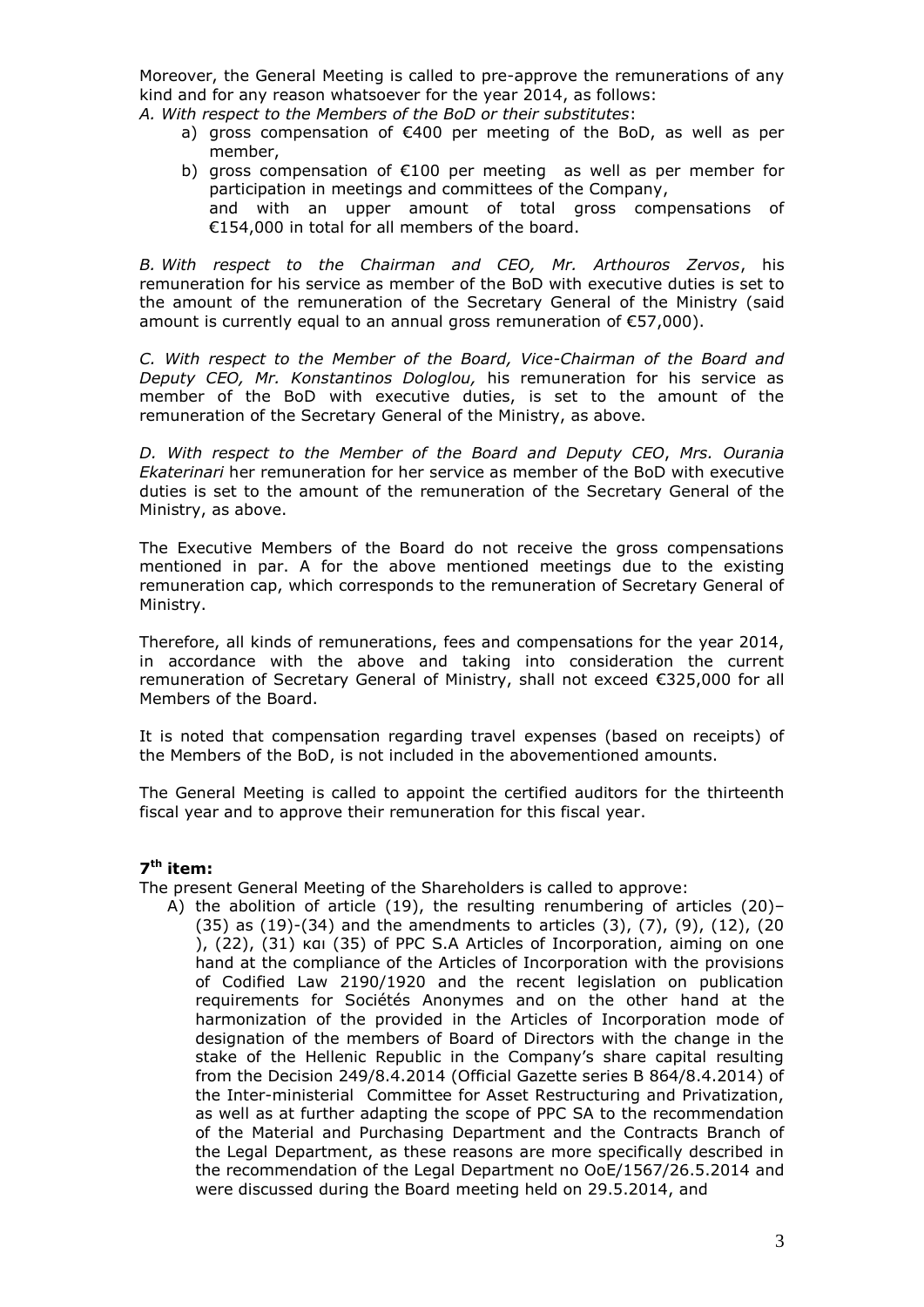B) Codification - Consolidation of the Articles of Incorporation into a unified text, as follows:

| <b>Article in force</b>                                                                                                                                                                                                                                                                                                                                                                                                                                                                                                                            | <b>Proposed Amendment</b>                                                                                                                                                                                                                                                                                                                                                                                                                                                                                                                                                                                                                                                                                                                                                                                                                                                                                                                                                                                                                                                                                                                                                                                                                                                                           |
|----------------------------------------------------------------------------------------------------------------------------------------------------------------------------------------------------------------------------------------------------------------------------------------------------------------------------------------------------------------------------------------------------------------------------------------------------------------------------------------------------------------------------------------------------|-----------------------------------------------------------------------------------------------------------------------------------------------------------------------------------------------------------------------------------------------------------------------------------------------------------------------------------------------------------------------------------------------------------------------------------------------------------------------------------------------------------------------------------------------------------------------------------------------------------------------------------------------------------------------------------------------------------------------------------------------------------------------------------------------------------------------------------------------------------------------------------------------------------------------------------------------------------------------------------------------------------------------------------------------------------------------------------------------------------------------------------------------------------------------------------------------------------------------------------------------------------------------------------------------------|
| Article 3                                                                                                                                                                                                                                                                                                                                                                                                                                                                                                                                          | <b>Article 3</b>                                                                                                                                                                                                                                                                                                                                                                                                                                                                                                                                                                                                                                                                                                                                                                                                                                                                                                                                                                                                                                                                                                                                                                                                                                                                                    |
| <b>Object</b>                                                                                                                                                                                                                                                                                                                                                                                                                                                                                                                                      | <b>Object</b>                                                                                                                                                                                                                                                                                                                                                                                                                                                                                                                                                                                                                                                                                                                                                                                                                                                                                                                                                                                                                                                                                                                                                                                                                                                                                       |
| The company's object shall be:                                                                                                                                                                                                                                                                                                                                                                                                                                                                                                                     | The company's object shall be:                                                                                                                                                                                                                                                                                                                                                                                                                                                                                                                                                                                                                                                                                                                                                                                                                                                                                                                                                                                                                                                                                                                                                                                                                                                                      |
| The engagement in commercial<br>(a)<br>and industrial activities in the energy sector, in<br>Greece and abroad. These activities shall include,<br>but not be limited to:                                                                                                                                                                                                                                                                                                                                                                          | a)<br>The engagement in commercial and<br>industrial activities in the energy sector, in Greece<br>and abroad. These activities shall include, but not<br>be limited to:                                                                                                                                                                                                                                                                                                                                                                                                                                                                                                                                                                                                                                                                                                                                                                                                                                                                                                                                                                                                                                                                                                                            |
| (1) The engagement in commercial and<br>industrial activities in the electricity sector, in<br>Greece and abroad,<br>(2) the design, supervision, construction,<br>exploitation, maintenance and operation of<br>power plants,<br>(3)) the supply and sale of electricity,<br>(4) the extraction, production and supply of<br>energy raw materials,<br>(5) the assignment to third parties, by<br>virtue of contract, of any activity similar<br>to those set forth herein above.                                                                  | (1)<br>The engagement in commercial and<br>industrial activities in the electricity sector, in<br>Greece and abroad,<br>the design, supervision, construction,<br>(2)<br>exploitation, maintenance and operation of power<br>plants,<br>(3)<br>the supply and sale of electricity, as well<br>as of energy products and services [1]<br>the extraction, production, supply and<br>(4)<br>sale [1] of energy raw materials,<br>the assignment to third parties, by virtue<br>(5)<br>of contract, of any activity similar to those set<br>forth herein above.                                                                                                                                                                                                                                                                                                                                                                                                                                                                                                                                                                                                                                                                                                                                         |
|                                                                                                                                                                                                                                                                                                                                                                                                                                                                                                                                                    | (6)<br>the operation or management of<br>privately-owned vessels or vessels owned by<br>third parties, under Greek or foreign flag<br>having as sole object the transportation of<br>liquid fuels. [1]                                                                                                                                                                                                                                                                                                                                                                                                                                                                                                                                                                                                                                                                                                                                                                                                                                                                                                                                                                                                                                                                                              |
| b) The engagement in commercial and<br>industrial activities in the telecommunications<br>sector, the provision of services to third parties<br>related to Projects design, management and<br>supervision, the provision of services to third<br>parties related to training and occupational<br>health and safety, the provision of services to<br>third-party Companies on organization and<br>information technology issues, as well as the<br>development of all kinds of assets held by the<br>company.                                       | Note $[1]$<br>The wording of sub-items $(3)$ and $(4)$ , as<br>well as the entire sub-item (6) are added<br>upon recommendation of the Board of<br>Directors following relative recommendation<br>of the material and Purchasing Department,<br>since it was established that it is necessary,<br>for the benefit of the company and in<br>conformity with its scope, on one hand to<br>include in its scope the general concepts (the<br>above wording) of sub-items (3) and (4),<br>and on the other to extend its object with<br>the proposed activity of sub-item (6).<br>b) The engagement in commercial and industrial<br>activities in the telecommunications sector, the<br>provision of services to third parties related to<br>Projects design, management and supervision, the<br>provision of services to third parties related to<br>training and occupational health and safety, the<br>provision of services to third-party Companies on<br>organization and information technology issues,<br>the<br>design,<br>construction,<br>maintenance,<br>management, exploitation and operation of<br>waste treatment units, including<br>power<br>generation from or/and in relation to waste<br>management [1], as well as the development of<br>all kinds of assets held by the company. |
| c) The establishment of companies, the<br>participation in joint ventures, as well as, the<br>acquisition of shares of other companies, Greek<br>or foreign, and, in general, the participation in<br>enterprises pursuing aims similar to those under<br>a) and b) of the present paragraph or the<br>activities of which (enterprises) are directly or<br>indirectly related to the object of the company or<br>whose object is the profitable use of the movable<br>or immovable assets of the company and the<br>development of its resources. | establishment of companies,<br>the<br>C)<br>The<br>participation in joint ventures, as well as, the<br>acquisition of shares of other companies, Greek or<br>foreign, and, in general, the participation in<br>enterprises pursuing aims similar to those under<br>a) and b) of the present paragraph or the<br>activities of which (enterprises) are directly or<br>indirectly related to the object of the company or<br>whose object is the profitable use of the movable<br>or immovable assets of the company and the<br>development of its resources including the                                                                                                                                                                                                                                                                                                                                                                                                                                                                                                                                                                                                                                                                                                                            |

**participation in public tendering procedures of Contracts for Public-Private Partnerships (PPPs), as well as the establishment or**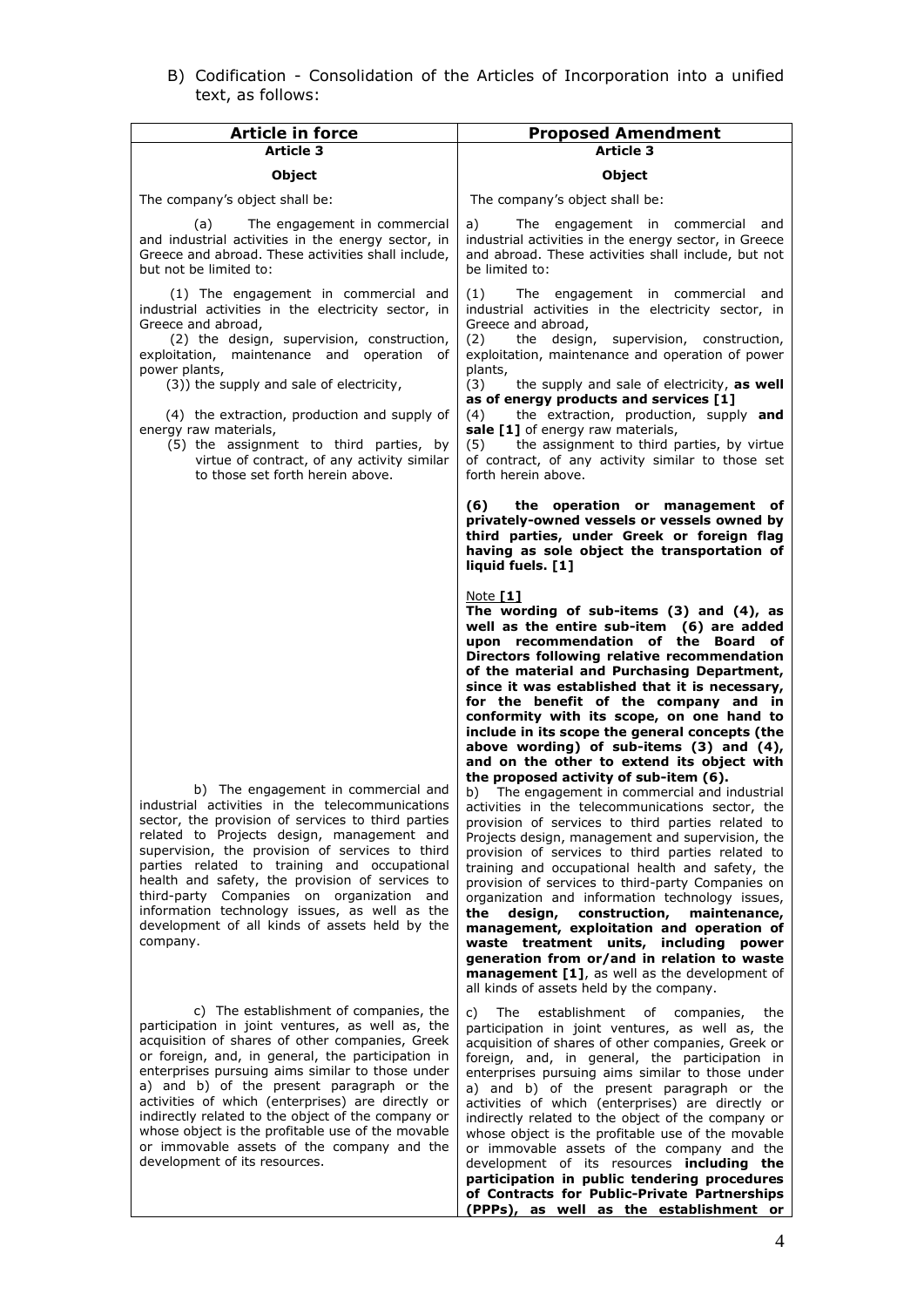|                                                                                                                                                                                                                                                                                                                                                                                                                                                                                          | participation in the share capital of Special<br>Purpose Companies within the framework<br>and in execution of PPPs [1].                                                                                                                                                                                                                      |
|------------------------------------------------------------------------------------------------------------------------------------------------------------------------------------------------------------------------------------------------------------------------------------------------------------------------------------------------------------------------------------------------------------------------------------------------------------------------------------------|-----------------------------------------------------------------------------------------------------------------------------------------------------------------------------------------------------------------------------------------------------------------------------------------------------------------------------------------------|
|                                                                                                                                                                                                                                                                                                                                                                                                                                                                                          | Note $[1]$<br>The quotations in bold in par. b) and c) are<br>added<br>upon<br>recommendation<br>of<br>the<br>Contracts Branch of the Legal Department,<br>since it was established that it is necessary<br>in the context of the company's object to<br>quote explicitly the proposed activities.                                            |
| In order to attain the objects referred to in<br>2.<br>the preceding paragraph, PPC S.A. may, in<br>particular,                                                                                                                                                                                                                                                                                                                                                                          | [Remains as it is]<br>2.                                                                                                                                                                                                                                                                                                                      |
| a)<br>conclude any kind of contracts<br>or agreements with domestic or foreign natural<br>or legal persons and inter-state organizations.                                                                                                                                                                                                                                                                                                                                                |                                                                                                                                                                                                                                                                                                                                               |
| b)<br>participate in the capital of<br>existing companies or in the capital<br>of<br>companies to be established in the future, grant<br>loans to the said companies and furnish<br>quarantees in their favor.                                                                                                                                                                                                                                                                           |                                                                                                                                                                                                                                                                                                                                               |
| issue any bonded loans of any<br>C)<br>nature whatsoever and participate in the share<br>capital of companies to which the company has<br>granted loans through the conversion or not of<br>the bonds of the aforesaid loans into shares.                                                                                                                                                                                                                                                |                                                                                                                                                                                                                                                                                                                                               |
| The company may engage in any other<br>3.<br>action or activity in order to fulfill its object<br>within<br>the<br>scope<br>of these Articles<br>of<br>Incorporation and of the standing provisions, in<br>any commercial or other activity and perform<br>any material or legal act, directly or indirectly<br>connected with its object.                                                                                                                                               | [Remains as it is]<br>3.                                                                                                                                                                                                                                                                                                                      |
| Article 7                                                                                                                                                                                                                                                                                                                                                                                                                                                                                | <b>Article 7</b>                                                                                                                                                                                                                                                                                                                              |
|                                                                                                                                                                                                                                                                                                                                                                                                                                                                                          |                                                                                                                                                                                                                                                                                                                                               |
| <b>Shares</b>                                                                                                                                                                                                                                                                                                                                                                                                                                                                            | <b>Shares</b>                                                                                                                                                                                                                                                                                                                                 |
| The shares of the company shall be in<br>1.<br>registered form.                                                                                                                                                                                                                                                                                                                                                                                                                          | [Remains as it is]<br>11.                                                                                                                                                                                                                                                                                                                     |
| The share certificates may bear a serial<br>2.<br>number and the features required by the<br>law, the seal of the company and the<br>signature of the Chairman of the Board of<br>Directors and of one member thereof<br>especially appointed for this purpose. The<br>seal of the company and the signatures may<br>be reproduced and affixed by mechanical<br><b>The</b><br>certificates<br>means.<br>share<br>may<br>incorporate one or more shares (multiple<br>share certificates). | 2.<br>The<br>titles<br>shares<br>to<br>are<br>dematerialized, while<br>the date of<br>their<br>registration with the register of the<br>body<br>where the movable assets of the company are<br>being kept is considered to be the date of<br>their issuance [2].                                                                              |
| з.<br>The company may, upon resolution of<br>the Board of Directors, issue provisional<br>share certificates having the features<br>mentioned in paragraph 2 of the present<br>article, which shall be exchanged for the<br>final ones upon their issuance.                                                                                                                                                                                                                              | The transfer of the company's shares<br>з.<br>is carried out through registration with the<br>register of movable assets, in accordance<br>with the applicable provisions. Shareholders<br>of the Company are considered to be those<br>registered with the register of the body<br>where the company's movable assets are<br>being kept [2]. |
|                                                                                                                                                                                                                                                                                                                                                                                                                                                                                          | Note [2]<br>Given the fact that the shares of the PPC SA,<br>listed<br>which<br>is<br>$\mathbf{a}$<br>company,<br>are<br>dematerialized, the harmonization of the<br>said article with the relevant provisions of<br>par. 2 and 7 of article 8b of CL 2190/1920<br>and the applicable capital market law is<br>considered advisable.          |
| Article 9                                                                                                                                                                                                                                                                                                                                                                                                                                                                                | <b>Article 9</b>                                                                                                                                                                                                                                                                                                                              |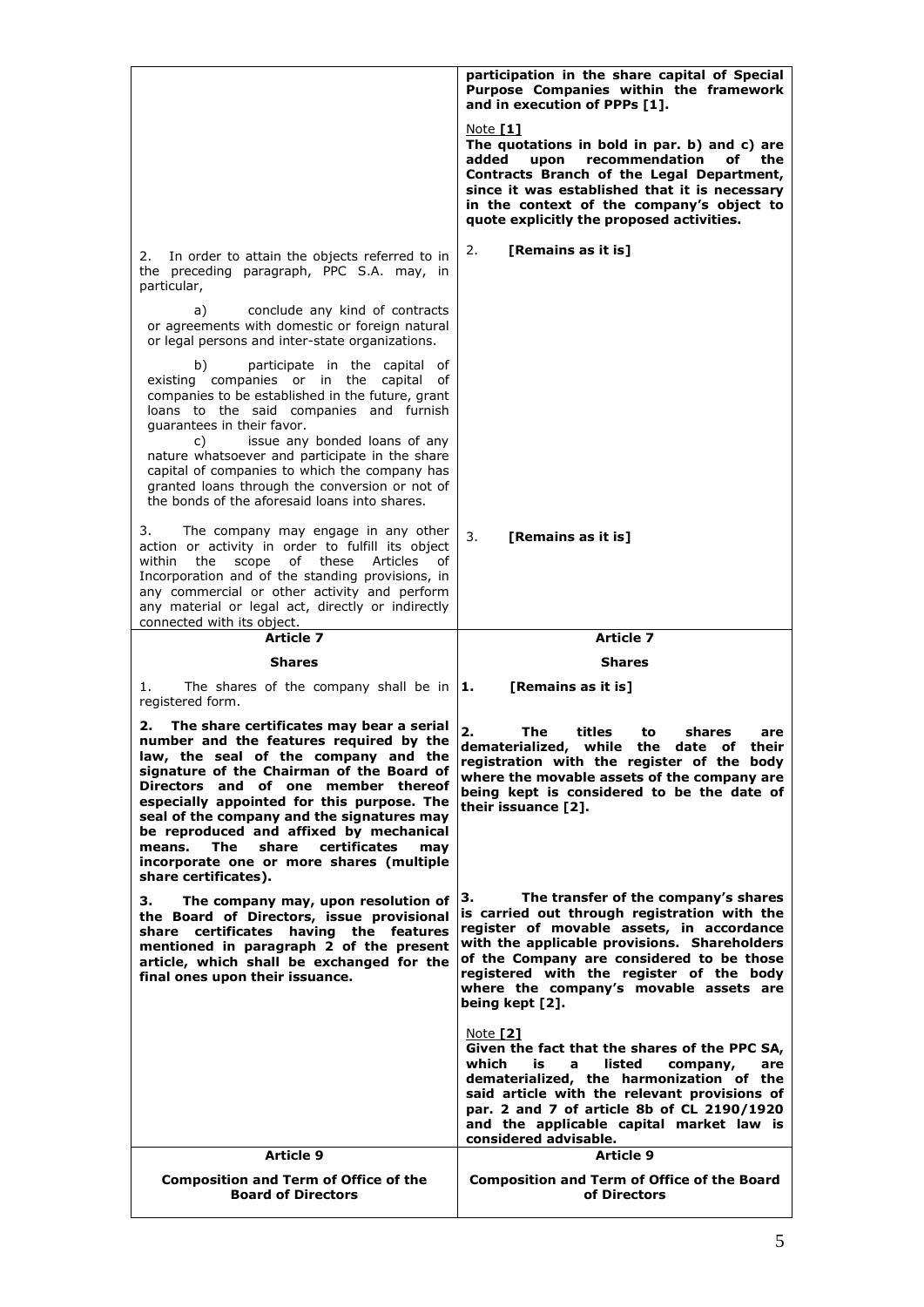#### The Board of Directors shall consist of eleven (11) members divided into executive and non executive members and elected for a threeyear term. In order to ensure continuity in the administration of the affairs and the representation of the company, the term of office of each member may be extended ipso jure until the first Ordinary General Meeting to be held after the expiration of term of each member.

2. The Board of Directors shall consist of:

 a) **Six (6)** members, including the Chief Executive Officer, elected by the General Meeting of the shareholders of the company, **in which, cannot** participate the **shareholders who are entitled to attend the Special Meeting stipulated in article 19 hereof**. The Board of Directors shall elect from among the said members its Chairman and Vice Chairman, pursuant to article 14 hereof.

b) b) Two (2) members representing the employees of the company. These members shall be elected by direct, general ballot and by means of the proportional representation system within a time period of two (2) months from the relevant notification to the most representative trade union (ΑSOP). The election of the representatives of the employees to the Board of Directors shall be conducted by an election committee appointed by the most representative trade union of the company, in which (committee) at least one representative from the remaining trade unions of the company shall participate. The procedure of the said election,

2. The Board of Directors shall consist of:

1. **[Remains as it is]**

 a) **Eight (8)** members, including the Chief Executive Officer, elected by the General Meeting of the shareholders of the company. The Board of Directors shall elect from among the said members its Chairman and Vice Chairman, pursuant to article 14 hereof.

#### Note **[3]**

**The item a' is amended as above by virtue of the decision No 249/8.4.2014 (Official Gazette series B, 864/8.4.2014) of the Inter-ministerial Committee for Asset Restructuring and Privatization (ICARP), according to which the ownership of approximately 17% of the total paid up PPC SA share capital was transferred, without consideration, from the Hellenic Republic to (Hellenic Republic Asset Development Fund or TAIPED). As a result (following the decision of ICARP), the Hellenic Republic's stake is approximately 34% and therefore it does not constitute a ''majority shareholder'' of PPC SA within the meaning of the Articles of Incorporation, as was provided for in the PD 333/2000. Consequently, the integration of the two (2) General Meetings provided for in the PPC SA Articles of Incorporation into one (1), according to the general rule and the provisions of CL 2190/1920 concerning General Meetings of Sociétés Anonymes is recommended essentially for two (2) reasons: a) On one hand in view of the intense legal debate since the non exclusion of the possibility of double representation of the same shares in the procedure of appointment of the company's Board members (namely General Meeting of majority shareholder of article 9 par. 2 item a' hereof and Special Meeting of minority shareholders of article 19), offends the principle of equality of treatment of shareholders, b)On the other, because (currently) they are in contradiction with the provisions of article 19 hereof as set forth based on the above (see the proposed abolition of article 19 below).**

b) **[Remains as it is]**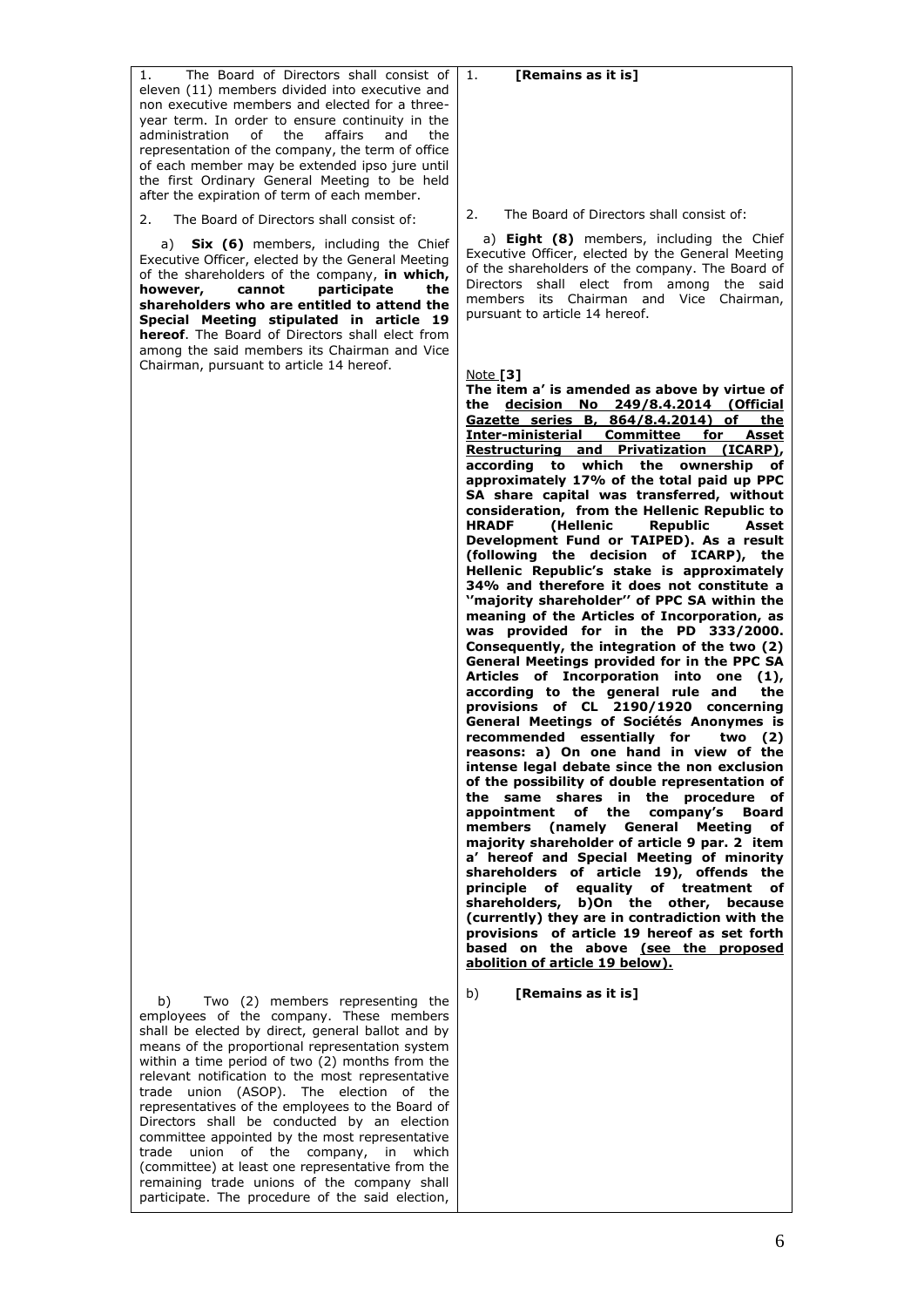the appointment of the local election committees, the time and the details of the polling, as well as the counting of the votes and the announcement of the results thereof, shall be the job of said committee, which shall be presided over by a judicial functionary pursuant to the provision of article 11 of Law 1264/1982 concerning "Democratization of the Trade-union Movement – The Rights of the Unions (Official Gazette, volume Α, issue no. 79). The same procedure shall also apply to the appointment of the substitute members in replacement of the members of the Board elected in accordance with the procedure set forth in the paragraph herein. In the substitute member resigns or leaves his office vacant, for any reason whatsoever, his position shall be occupied by the substitute member who follows next in order.

#### **c) [4] Two (2) members representing the minority shareholders, pursuant to the provisions of article 19 hereof.**

One (1) member designated by the Economic and Social Committee (ESC) and coming from agencies relating to the activities of the company. The member designated by the ESC shall be proposed as a member within a time period of two (2) months as of its notification to the said Committee by the Minister of Environment, Energy and Climate Change and shall be appointed by virtue of Decision of the said Minister. The same procedure shall also apply to the substitution of the said member, in the event of resignation or vacancy in the office of said member for any reason whatsoever as well as to the revocation of said member.

3. In the event that for any reason whatsoever any representative of the employees or the representative of ESC is not elected or in the event any vacancy in the office of the aforesaid representatives is not promptly filled within the time limit of two (2) months as of the notification of the agencies, this shall not impede the constitution and functioning of the Board of Directors.

**4. [4] In the event that for any reason whatsoever the minority shareholders shall not elect the members representing such minority or in the event they shall not fill any vacancy in the office of said members, this shall not impede the constitution and functioning of the Board of Directors.** 

**5. [4]** a) In case that for any reason whatsoever there shall be a vacancy in the office of a Board Member elected in accordance with the procedure set forth in paragraph 2 a) of the present article, the remaining members of the Board shall elect another member for the balance of the term of the member in the office of whom a vacancy has occurred, and such election **shall be certified at** the next meeting of the General Meeting.

 b) In the event of a vacancy in the office of the Chief Executive Officer for any reason whatsoever, the Chairman of the Board of Directors shall temporarily act as Chief Executive Officer or if the posts of Chairman of the Board of Directors and of Chief Executive Officer coincide to the same person, the Vice Chairman of the Board of Directors, appointed pursuant to

#### **c) [4] [Abolished and item d' is renumbered as item c'- the content of item d' as applied before remains as it is].**

One (1) member designated by the Economic and Social Committee (ESC) and coming from agencies relating to the activities of the company. The member designated by the ESC shall be proposed as a member within a time period of two  $(2)$  months as of its notification to the said Committee by the Minister of Environment, Energy and Climate Change and shall be appointed by virtue of Decision of the said Minister. The same procedure shall also apply to the substitution of the said member, in the event of resignation or vacancy in the office of said member for any reason whatsoever as well as to the revocation of said member.

3. **[Remains as it is]**

**[4] 4. [Abolished and pars. 5 and 6 are renumbered as pars. 4 and 5]**

 a) In case that for any reason whatsoever there shall be a vacancy in the office of a Board Member elected in accordance with the procedure set forth in paragraph 2 a) of the present article, the remaining members of the Board shall elect another member for the balance of the term of the member in the office of whom a vacancy has occurred, and such election **is posted on the websites of the company and of the General Electronic Commercial Registry (GECR or GEMI) and is announced by the Board of Directors [5]** at the next General Meeting.

b) **[Remains as it is]**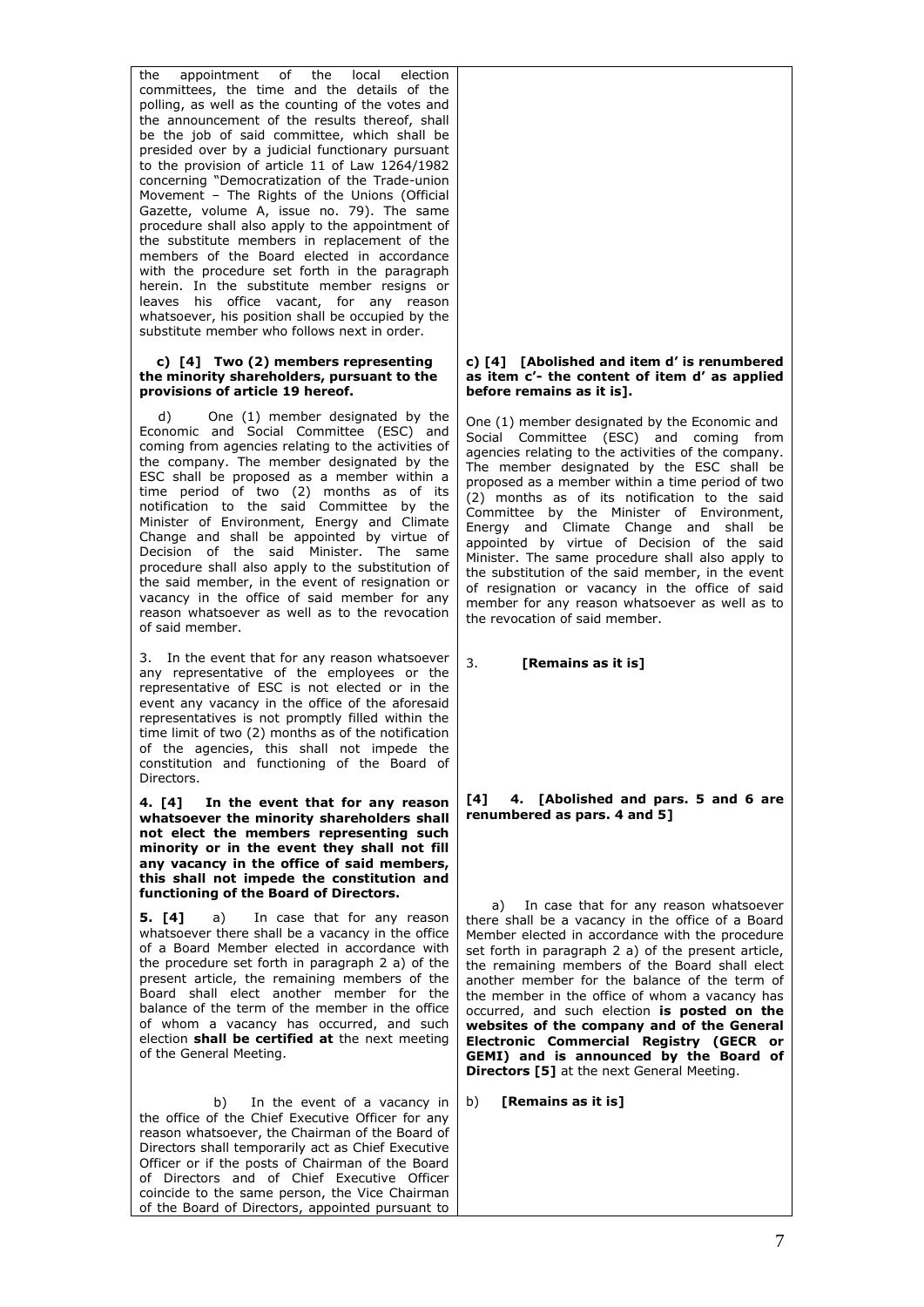article 14 par. 1 of the present Articles of Incorporation, shall act as Chief Executive Officer. In such instances, the Board of Directors shall call a meeting of the General Meeting of shareholders within the shortest possible time for the election of the new Chief Executive Officer.

 c) In the event of a vacancy in the office of the Chairman of the Board of Directors for any reason whatsoever the Chief Executive Officer of the company shall temporarily act as Chairman or if the posts of Chairman of the Board of Directors and of Chief Executive Officer coincide to the same person, the Vice Chairman of the Board of Directors, appointed pursuant to article 14 par. 1 of the present Articles of Incorporation, shall act as Chairman. In the event of a vacancy in the office of both the Chairman and the Chief Executive Officer, and should no Vice Chairman of the Board of Directors have been elected, the Chairman shall be substituted by the senior member of the Board of Directors.

 d) In the event that the Chief Executive Officer or the Chairman are absent or temporarily unable to perform their functions, the Vice Chairman and, if there is no Vice Chairman, a person designated by the Board of Directors among its members who have been elected by the General Meeting in accordance with Article 9 par. 2 a) of the Articles of Incorporation, shall substitute for them.

**6. [4]** Failure to certify the election or the substitution of a Board Member by the General Meeting shall not invalidate the resolutions of the Board of Directors taken with the participation of the said member.

### Note **[4]**

**There are abolished** i**tem c' of par. 2' (and as a result item d' is renumbered as item c') and par. 4 (and as a result pars. 5 and 6 are renumbered as pars. 4 and 5) as above by virtue of the decision No 249/8.4.2014 (Official Gazette, series B' 864/8.4.2014) of the ICARP, according to which ownership approximately of 17% of PPC SA shares was transferred without consideration from the Hellenic Republic to HRADF. As a result (following the decision of the ICARP), the Hellenic Republic's stake is approximately 34%, and therefore it does not constitute a ''majority shareholder'' of PPC SA within the meaning of the Articles of Incorporation, as was provided for in the PD 333/2000. Consequently, the integration of the two (2) General Meetings provided for in the Articles of Incorporation into one (1), according to the general rule and regulations of the CL 2190/1920 concerning General Meetings of S.A. is recommended essentially for two reasons: a) On one hand in view of the relative intense legal debate since the non exclusion of the possibility of double representation of the same shares in the procedure of appointment of the company's Board Members (namely General Meeting of majority shareholder of article 9 par. 2 item a' hereof and Special Meeting of minority shareholders of article 19), offends the principle of equality of treatment of shareholders, b)On the other, because they are (currently) in contradiction with the provisions of article 19 hereof as set forth** 

### c) **[Remains as it is]**

### d) **[Remains as it is]**

**5. [4] Failure to post on the websites of the company and of the GECR and to announce**  the election or the substitution of a Board Member **at** the General Meeting **[5]** shall not invalidate the resolutions of the Board of Directors taken with the participation of the said member.

#### Note **[4]**

**There are abolished** i**tem c' of par. 2' (and as a result item d' is renumbered as item c') and par. 4 (and as a result pars. 5 and 6 are renumbered as pars. 4 and 5) as above by virtue of the decision No 249/8.4.2014 (Official Gazette, series B' 864/8.4.2014) of the ICARP, according to which ownership approximately of 17% of PPC SA shares was transferred without consideration from the Hellenic Republic to HRADF. As a result (following the decision of the ICARP), the Hellenic Republic's stake is approximately 34%, and therefore it does not constitute a ''majority shareholder'' of PPC SA within the meaning of the Articles of Incorporation, as was provided for in the PD 333/2000. Consequently, the integration of the two (2) General Meetings provided for in the Articles of Incorporation into one (1), according to the general rule and regulations of the CL 2190/1920 concerning General Meetings of S.A. is recommended essentially for two reasons: a) On one hand in view of the relative intense legal debate since the non exclusion of the possibility of double representation of the same shares in the procedure of appointment of the company's Board Members (namely General Meeting of majority shareholder of article 9 par. 2 item a' hereof and Special Meeting of minority shareholders of article 19), offends the principle of equality of treatment of shareholders, b)On the other, because they are (currently) in contradiction with the provisions of article 19 hereof as set forth based on the above (see the proposed**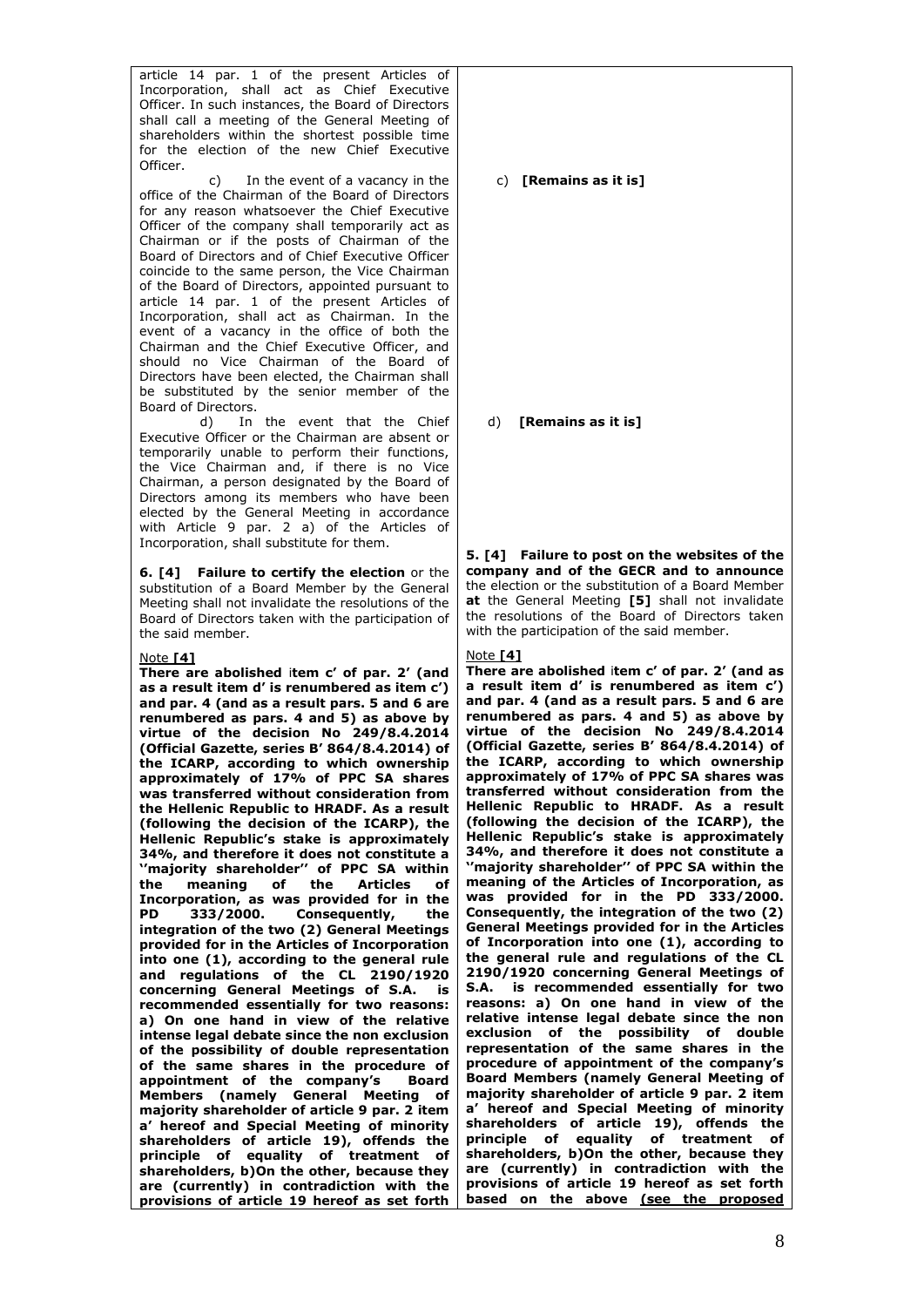| based on the above (see the proposed<br>abolition of article 19 below).                                                                                                                                                                                                                                                                                                                                                                                                                                                                                                                                                                                                                                                                                                                                                                                                            | abolition of article 19 below).                                                                                                                                                                                                                                                                                                                                                                                                                                                                                                                                                   |
|------------------------------------------------------------------------------------------------------------------------------------------------------------------------------------------------------------------------------------------------------------------------------------------------------------------------------------------------------------------------------------------------------------------------------------------------------------------------------------------------------------------------------------------------------------------------------------------------------------------------------------------------------------------------------------------------------------------------------------------------------------------------------------------------------------------------------------------------------------------------------------|-----------------------------------------------------------------------------------------------------------------------------------------------------------------------------------------------------------------------------------------------------------------------------------------------------------------------------------------------------------------------------------------------------------------------------------------------------------------------------------------------------------------------------------------------------------------------------------|
|                                                                                                                                                                                                                                                                                                                                                                                                                                                                                                                                                                                                                                                                                                                                                                                                                                                                                    | Note [5]<br>Pursuant to article 18 par. 7 of the CL<br>2190/1920 the decision of election of Board<br>Members who resigned, died or lost their<br>capacity as members in any other way<br>whatsoever, as provided for in item d', is<br>subject to publicity as stipulated in article 7b<br>of the same law and is announced by the<br>Board of Directors at the next general<br>meeting, which may substitute those elected,<br>even if the relevant item has not been<br>inserted on the agenda, and such election is<br>not required to be ratified by the general<br>meeting. |
| <b>Article 12</b><br><b>Liability of the Board Members</b>                                                                                                                                                                                                                                                                                                                                                                                                                                                                                                                                                                                                                                                                                                                                                                                                                         | <b>Article 12</b>                                                                                                                                                                                                                                                                                                                                                                                                                                                                                                                                                                 |
|                                                                                                                                                                                                                                                                                                                                                                                                                                                                                                                                                                                                                                                                                                                                                                                                                                                                                    | <b>Liability of the Board Members</b>                                                                                                                                                                                                                                                                                                                                                                                                                                                                                                                                             |
| The Board Members shall be liable to the<br>1.<br>company for any fault committed by them during<br>the performance of their duties, as specifically<br>provided for under articles 22a and 22b of<br>Codified Law 2190/1920, as applicable.                                                                                                                                                                                                                                                                                                                                                                                                                                                                                                                                                                                                                                       | 1.<br>[Remains as it is]                                                                                                                                                                                                                                                                                                                                                                                                                                                                                                                                                          |
| The Board Members shall be bound to<br>2.<br>keep absolute secrecy with regard to all<br>confidential information in respect of the affairs<br>of the company coming to their knowledge in<br>their capacity as Board Members.                                                                                                                                                                                                                                                                                                                                                                                                                                                                                                                                                                                                                                                     | 2.<br>[Remains as it is]                                                                                                                                                                                                                                                                                                                                                                                                                                                                                                                                                          |
| 3.<br>The appointment and the dismissal for<br>any reason whatsoever of the Board Members<br>and of the persons empowered to represent the<br>company jointly or severally shall be subject to<br>publicity, as stipulated by articles 7a and 7b of<br>Codified Law 2190/1920, as applicable, together<br>with their identity particulars.                                                                                                                                                                                                                                                                                                                                                                                                                                                                                                                                         | 3.<br>The appointment and the dismissal for any<br>reason whatsoever of the Board Members and of<br>the persons empowered to represent the company<br>jointly or severally shall be subject to publicity, as<br>stipulated by articles 7a and 7b of Codified Law<br>2190/1920, as applicable, together with their<br>identity particulars and in any case as provided<br>for by law each time [6].                                                                                                                                                                                |
|                                                                                                                                                                                                                                                                                                                                                                                                                                                                                                                                                                                                                                                                                                                                                                                                                                                                                    | Note <b>[6]</b><br>The phrase "and in any case as provided for<br>by law each time" is inserted in order to<br>anticipate cases such as on one hand<br>website failure, given the fact that the<br>applicable publication<br>requirements<br>law<br>provides the alternative of publishing in a<br>daily financial newspaper of nationwide<br>circulation (see article 232 par. 2 of L.<br>4072/2012) and on the<br>other future<br>amendments to the publication requirements<br>law of the (listed) Sociétés Anonymes.                                                          |
| <b>Article 19</b><br><b>Representation of Minority Shareholders</b>                                                                                                                                                                                                                                                                                                                                                                                                                                                                                                                                                                                                                                                                                                                                                                                                                | Article 19<br><b>Representation of Minority Shareholders</b>                                                                                                                                                                                                                                                                                                                                                                                                                                                                                                                      |
| 1.<br>Whenever<br>election<br>of<br>minority<br>a<br>representative to the Board of Directors is<br>required, the minority shareholders shall be<br>invited by the Board of Directors to a special<br>General Meeting at the seat of the company,<br>having as sole item on the agenda the election of<br>the Board Members who are entitled to elect the<br>aforesaid representative. For the calling of said<br>special meeting, articles 25, 26, 26a, 27, 28a<br>and 30 of Codified Law 2190/1920 and articles<br>22 and 23 hereof shall be applicable, and the<br>decisions shall be made in accordance with the<br>usual quorum and majority requirements by<br>applying accordingly the provisions of article 29<br>par. 1 and 2 of Codified Law 2190/1920. Every<br>shareholder, who participates properly with the<br>right to vote, shall be entitled to propose at least | THE WHOLE ARTICLE IS ABOLISHED [7],<br><b>AND ARTICLES 20 TO 35</b><br>OF PPC ARTICLES OF INCORPORATION ARE<br><b>RENUMBERED AS 19 TO 34</b>                                                                                                                                                                                                                                                                                                                                                                                                                                      |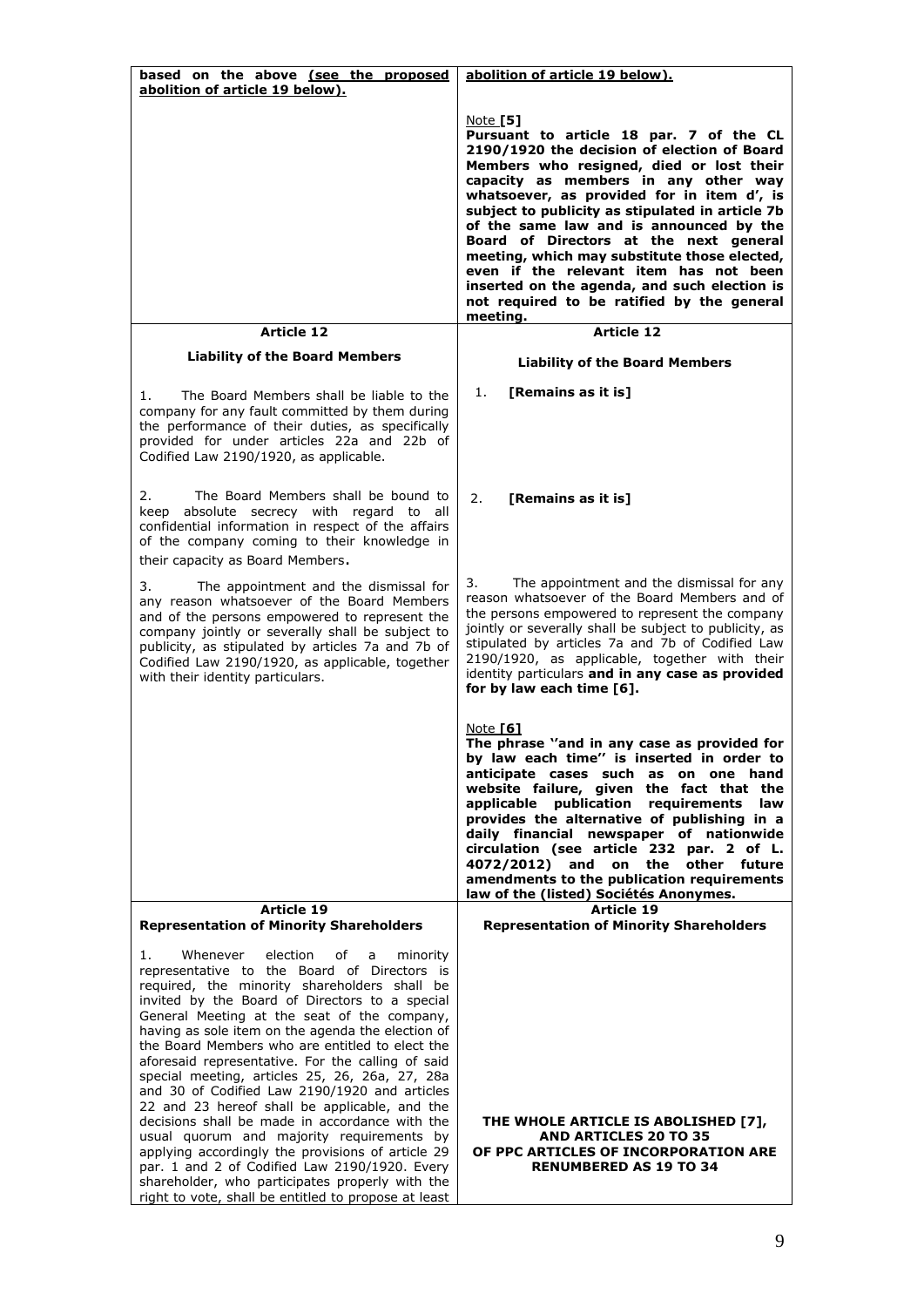| three (3) full days prior to the General Meeting<br>and vote the members he/she/it wishes,<br>irrespective of the number of shares held by the<br>latter. In the event of resignation or vacancy of<br>the office, for any reason whatsoever, of any<br>member of the minority shareholders elected in<br>accordance with the procedure set forth herein,<br>the same election procedure is repeated, as<br>provided under the present paragraph.                                    |                                                                                                                                                                                                                                                                                                                                                                                                                                                                                                                                                               |
|--------------------------------------------------------------------------------------------------------------------------------------------------------------------------------------------------------------------------------------------------------------------------------------------------------------------------------------------------------------------------------------------------------------------------------------------------------------------------------------|---------------------------------------------------------------------------------------------------------------------------------------------------------------------------------------------------------------------------------------------------------------------------------------------------------------------------------------------------------------------------------------------------------------------------------------------------------------------------------------------------------------------------------------------------------------|
| In all other respects, the provisions of<br>2.<br>article 18 of Codified Law 2190/1920 shall apply<br>accordingly or directly, as per case.                                                                                                                                                                                                                                                                                                                                          |                                                                                                                                                                                                                                                                                                                                                                                                                                                                                                                                                               |
|                                                                                                                                                                                                                                                                                                                                                                                                                                                                                      | Note [7]<br>result<br>of<br>the<br>transfer<br>without<br>As<br>a<br>consideration by the Hellenic Republic to the<br><b>HRADF</b><br>the<br>full<br>of<br>ownership<br>оf<br>approximately 17% out of the total paid up<br>share capital of PPC S.A., under the ICARP<br>249/8.4.2014 (Official<br>decision<br>Gazette<br>series B 864/8.4.2014), it is recommended<br>to integrate the two (2) General Meetings, as<br>provided for in the Articles of Incorporation,<br>into one (1), and the abolition of article 19 of<br>the Articles of Incorporation. |
| <b>Article 20</b><br><b>Competence of the General Meeting</b>                                                                                                                                                                                                                                                                                                                                                                                                                        | <b>Article 19 [8]</b><br><b>Competence of the General Meeting</b>                                                                                                                                                                                                                                                                                                                                                                                                                                                                                             |
| The General Meeting of shareholders is<br>1.<br>the supreme authority of the company and shall<br>have the right to make decisions on all matters<br>concerning the company, unless otherwise<br>stipulated in the Articles of Incorporation, and<br>more particularly to decide regarding:                                                                                                                                                                                          | [Remains as it is]<br>1.                                                                                                                                                                                                                                                                                                                                                                                                                                                                                                                                      |
| The amendment of the Articles of<br>a)<br>Incorporation.<br>Such amendments are also<br>deemed to include the increase or reduction of<br>the share capital, subject to the provisions of<br>article 6 hereof and article 34 par. 2 of Codified<br>Law 2190/1920, as applicable. The decisions<br>concerning amendments to these Articles of<br>Incorporation shall be valid, provided that the<br>relevant amendment is not prohibited by an<br>express provision hereof or by law, | [Remains as it is]<br>a)                                                                                                                                                                                                                                                                                                                                                                                                                                                                                                                                      |
| b)<br>The election of Board Members,<br>pursuant to articles 9 and 19 of the Articles of<br>Incorporation, of the Chief Executive Officer and<br>of the rqular auditors,                                                                                                                                                                                                                                                                                                             | b)<br>The election of Board Members,<br>pursuant to <b>article 9 [8]</b> of the Articles of<br>Incorporation, of the Chief Executive Officer and<br>of the regular auditors.                                                                                                                                                                                                                                                                                                                                                                                  |
| The approval of the balance sheet of<br>C)<br>the company,                                                                                                                                                                                                                                                                                                                                                                                                                           | [Remains as it is]<br>c)                                                                                                                                                                                                                                                                                                                                                                                                                                                                                                                                      |
| The distribution of the annual profits,<br>d)                                                                                                                                                                                                                                                                                                                                                                                                                                        | [Remains as it is]<br>d)                                                                                                                                                                                                                                                                                                                                                                                                                                                                                                                                      |
| The issue of loan through bonds<br>e)<br>convertible into shares, subject to the provisions<br>of article 6 hereof. The issue of bonded loans not<br>convertible into shares shall be permitted also by<br>virtue of a resolution of the Board of Directors,                                                                                                                                                                                                                         | [Remains as it is]<br>e)                                                                                                                                                                                                                                                                                                                                                                                                                                                                                                                                      |
| f)<br>The<br>division<br>merger,<br>(demerger), conversion, revival, extension of<br>term or dissolution of the company and                                                                                                                                                                                                                                                                                                                                                          | f)<br>[Remains as it is]                                                                                                                                                                                                                                                                                                                                                                                                                                                                                                                                      |
| g)<br>The appointment of liquidators.                                                                                                                                                                                                                                                                                                                                                                                                                                                | [Remains as it is]<br>g)                                                                                                                                                                                                                                                                                                                                                                                                                                                                                                                                      |
| 2.<br>Any holder of fully-paid up voting shares<br>shall participate in the General Meeting of<br>shareholders of the company only to the extent<br>of the number of shares which he holds.                                                                                                                                                                                                                                                                                          | [Remains as it is]<br>2.                                                                                                                                                                                                                                                                                                                                                                                                                                                                                                                                      |
|                                                                                                                                                                                                                                                                                                                                                                                                                                                                                      | <b>Note [8]</b><br>result<br>of the transfer<br>As a<br>without<br>consideration by the Hellenic Republic to the<br>ownership<br><b>HRADF</b><br>of<br>the<br>full<br>оf<br>approximately 17% out of the total paid up<br>share capital of PPC S.A., under the ICARP<br>decision 249/8.4.2014 (Official<br>Gazette                                                                                                                                                                                                                                            |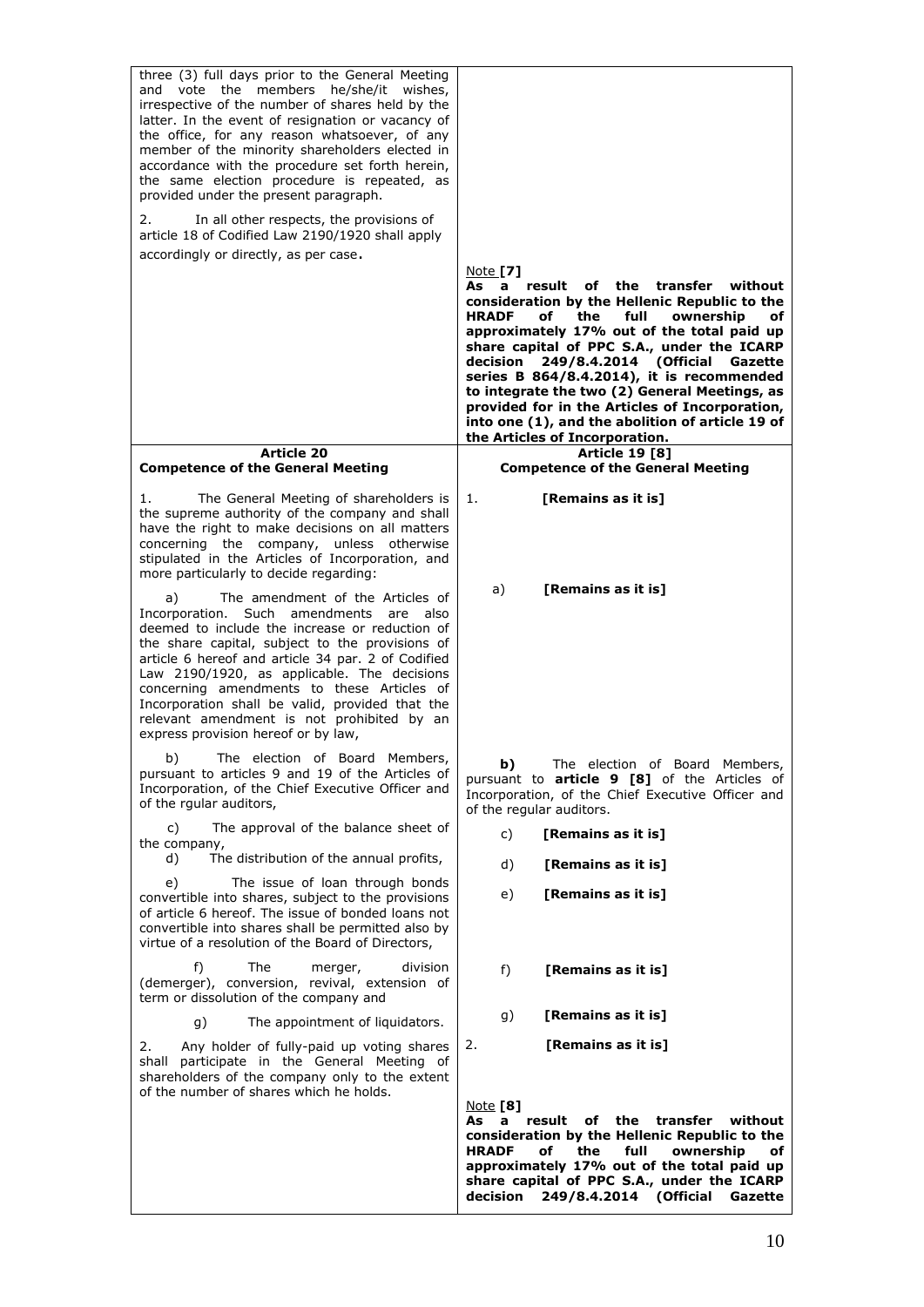|                                                                                                                                                                                                                                                                                                                                                                                                                                                                                                                                                                                                                                                                   | series B 864/8.4.2014), it is recommended<br>to integrate the two (2) General Meetings, as<br>provided for in the Articles of Incorporation,<br>into one (1), and respectively to abolish<br>article 19 of the Articles of Incorporation.<br>Therefore, on one hand article 20 is<br>renumbered as 19, on the other hand the<br>election of the Board Members shall be<br>carried out from now on solely pursuant to<br>article 9, and consequently the words "and<br>19" shall be deleted as above.                                                                                                                                                                                                                                                                          |
|-------------------------------------------------------------------------------------------------------------------------------------------------------------------------------------------------------------------------------------------------------------------------------------------------------------------------------------------------------------------------------------------------------------------------------------------------------------------------------------------------------------------------------------------------------------------------------------------------------------------------------------------------------------------|-------------------------------------------------------------------------------------------------------------------------------------------------------------------------------------------------------------------------------------------------------------------------------------------------------------------------------------------------------------------------------------------------------------------------------------------------------------------------------------------------------------------------------------------------------------------------------------------------------------------------------------------------------------------------------------------------------------------------------------------------------------------------------|
| <b>Article 22</b><br><b>Invitation to the General Meeting</b>                                                                                                                                                                                                                                                                                                                                                                                                                                                                                                                                                                                                     | <b>Article 21 [9]</b><br><b>Invitation to the General Meeting</b>                                                                                                                                                                                                                                                                                                                                                                                                                                                                                                                                                                                                                                                                                                             |
| The Invitation to the General Meeting,<br>1.<br>with the exception of repeat General Meetings<br>and of meetings regarded as such, shall clearly<br>state at least the venue, date, and time of the<br>meeting, the items on the agenda, the<br>shareholders entitled to participate, as well as<br>about the<br>instructions<br>way<br>the<br>precise<br>shareholders shall be able to participate in the<br>meeting and exercise their rights in person or by<br>proxy, or potentially through remote attendance<br>(from a distance), shall be available in a<br>prominent place at the registered office of the<br>company and shall be published as follows: | 1.<br>The Invitation to the General Meeting,<br>with the exception of repeat General Meetings and<br>of meetings regarded as such, shall clearly state<br>at least the venue, date, and time of the meeting,<br>the items on the agenda, the shareholders entitled<br>to participate, as well as precise instructions about<br>the way the shareholders shall be able to<br>participate in the meeting and exercise their rights<br>in person or by proxy, or potentially through<br>remote attendance (from a distance), shall be<br>available in a prominent place at the registered<br>office of the company and shall be published by<br>posting on the website of the company and<br>the website of the GECR, and in any case, as<br>provided for by law each time [10]. |
| In the Bulletin of Sociétés<br>a)<br>Anonymes and Limited Liability Companies<br><b>National</b><br><b>Official Gazette,</b><br>of the<br>in<br>accordance with article 3 of the Presidential<br>Decree dated 16/22 January 1930 on                                                                                                                                                                                                                                                                                                                                                                                                                               |                                                                                                                                                                                                                                                                                                                                                                                                                                                                                                                                                                                                                                                                                                                                                                               |
| "Bulletin of Sociétés Anonymes".<br>daily<br>In<br>newspaper<br>b)<br>a<br>published in Athens, which according to the<br>opinion of the Board of Directors has a<br>nation-wide<br>circulation,<br>selected<br>from<br>among the papers listed in article 3 of<br>Legislative Decree 3757/1957 regarding<br>"Prerequisites to Be Met by Newspapers<br>Which<br><b>Publish</b><br>Material<br>Referring<br>to<br>Sociétés Anonymes and Limited Liability<br>Companies" (National Official Gazette,<br>series A, issue no. 184), as applicable.                                                                                                                    |                                                                                                                                                                                                                                                                                                                                                                                                                                                                                                                                                                                                                                                                                                                                                                               |
| daily<br>financial<br>c)<br>In<br>a<br>newspaper from among those designated in<br>paragraph 2c of article 26 of Codified Law<br>2190/1920.                                                                                                                                                                                                                                                                                                                                                                                                                                                                                                                       |                                                                                                                                                                                                                                                                                                                                                                                                                                                                                                                                                                                                                                                                                                                                                                               |
| d)<br>In two newspapers with a<br>wide circulation in Europe and the United<br>States, provided that this shall be permitted<br>by the standing legislation of the place of<br>publication.                                                                                                                                                                                                                                                                                                                                                                                                                                                                       |                                                                                                                                                                                                                                                                                                                                                                                                                                                                                                                                                                                                                                                                                                                                                                               |
| The General Meeting shall be convened<br>2.<br>at least twenty (20) days prior to the date set for<br>the meeting, inclusive of days legally excluded<br>(holidays). Publication in the Bulletin of<br>Sociétés Anonymes and Limited Liability<br>Companies of the Official Gazette shall be<br>made at least ten (10) full days and in the<br>other newspapers twenty (20) days prior to<br>the said appointed date. In the event of repeat<br>General Meetings, the time limits set forth herein<br>are reduced by one half.                                                                                                                                    | The General Meeting shall be convened<br>2.<br>at least twenty (20) days prior to the date set for<br>the meeting, inclusive of days legally excluded<br>(holidays). Posting on the website of the GECR<br>shall be effected at least ten (10) full days in<br>advance and the posting on the website of the<br>company twenty (20) days prior to the date<br>that the company announced without delay<br>to the GECR the posting on the website [10].<br>In the event of repeat General Meetings, the time<br>limits set forth herein are reduced by one half                                                                                                                                                                                                                |
|                                                                                                                                                                                                                                                                                                                                                                                                                                                                                                                                                                                                                                                                   | Note [9]<br>As a result of the abolition of article 19,<br>article 22 of the Articles of Incorporation is<br>renumbered as 21.                                                                                                                                                                                                                                                                                                                                                                                                                                                                                                                                                                                                                                                |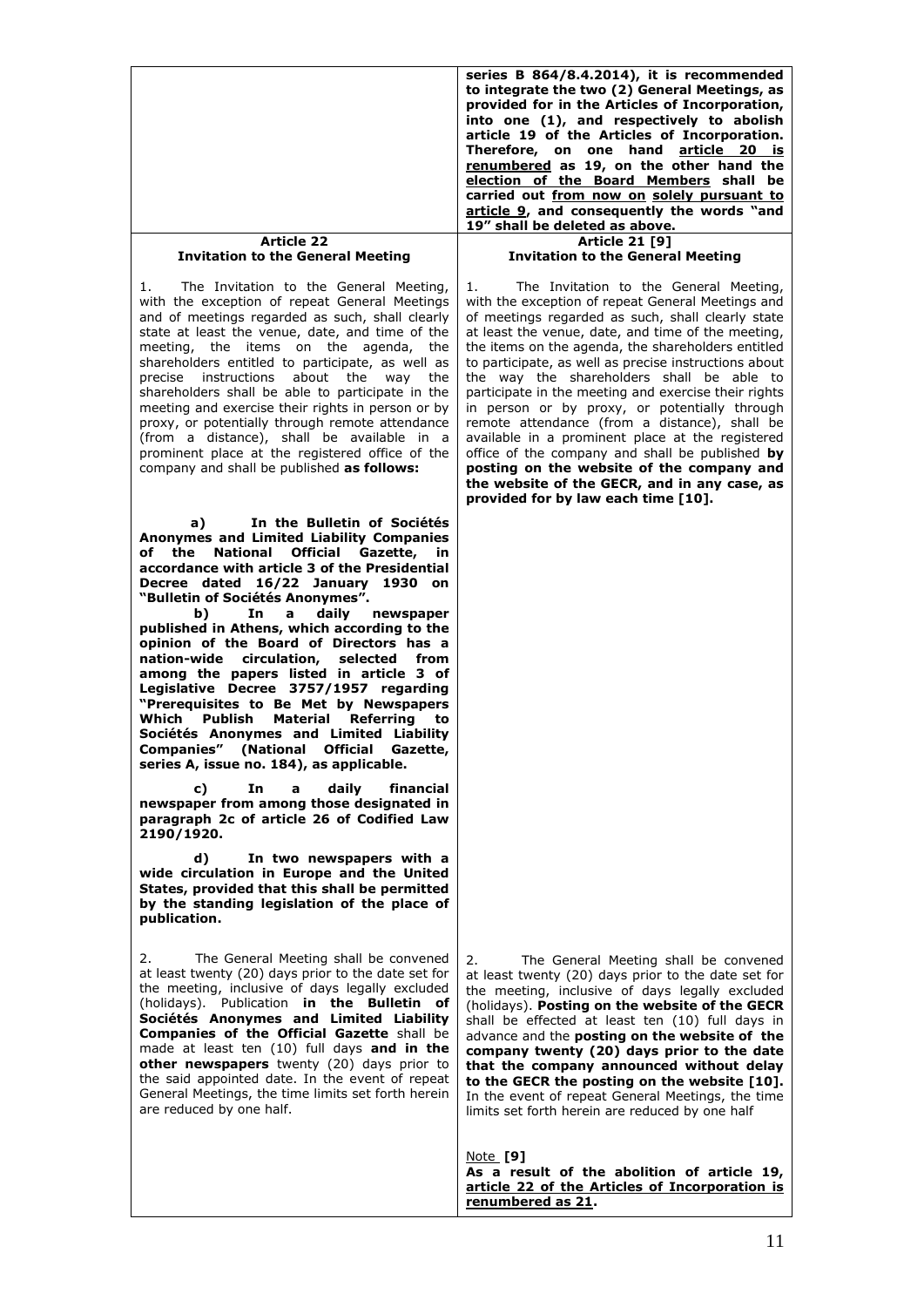|          |  | 3. The day of publication of the notice of      |  |  |
|----------|--|-------------------------------------------------|--|--|
|          |  | invitation to attend a General Meeting and the  |  |  |
|          |  | day on which such meeting shall be held are not |  |  |
| counted. |  |                                                 |  |  |

4. Besides the information of par.1 herein, the invitation shall also:

a) include at least the following information:

 aa) shareholders rights of par. 2, 3, 6 and 7 of article **29** hereof, stating the time period within which each right may be exercised, by the respective deadlines specified in the above paragraphs of article **29** hereof or alternatively the closing date by which such rights may be exercised, on condition that the detailed information is posted, with an explicit reference in the invitation, on the company's website [www.dei.gr,](http://www.dei.gr/) and

 bb) the procedure for the exercise of the voting rights by proxy and more in particular the printed forms used by the company to this end, as well as the means and methods provided for in article **23** hereof, in order that the company receives electronic notifications of any appointment and revocation of proxy holders.

 b) the record date as provided for in article **23** par. 2 hereof in accordance with article 28a par. 4 of Codified Law 2190/1920, as applicable, pointing out that only those persons having the shareholding capacity on such date shall have the participation and voting right at the General Meeting.

**By virtue of par. 1 of article 232 of L.4250/2012 (Official Gazette series A 86) and article 2 of L. 4250/2014 (Official Gazette series A 74/26.3.2014) the publication requirement with regard to data and information of (listed) Sociétés Anonymes, in newspapers and in the public and private Limited Companies series of the Official Gazette is abolished. requirement is replaced with publication at the GECR website, as well as at the company's website.** 

**It is recommended to make use of such simplification regarding the publication and of the abolition of the costly publication in print media. As a matter of fact the company already makes use of the applicable law on publication requirements.** 

**Moreover, we add the phrase "and in any case as provided for by the law, each time" in order to anticipate cases such as, on one hand website failures, given that the applicable law on publication requirement provides the alternative of publishing data in a daily financial newspaper of nationwide circulation (see article 232 par. 2 of L. 4072/2-12), and on the other hand future amendments to the law on publication requirements with regard to (listed) Sociétés Anonymes.**

#### 3. **[Remains as it is]**

4. Besides the information of par.1 herein, the invitation shall also:

a) include at least the following information:

 aa) shareholders rights of par. 2, 3, 6 and 7 of article **28 [11]** hereof, stating the time period within which each right may be exercised, by the respective deadlines specified in the above paragraphs of article **28 [11]** hereof or alternatively the closing date by which such rights may be exercised, on condition that the detailed information is posted, with an explicit reference in the invitation, on the company's website [www.dei.gr,](http://www.dei.gr/) and

 bb) the procedure for the exercise of the voting rights by proxy and more in particular the printed forms used by the company to this end, as well as the means and methods provided for in article **22[11]** hereof, in order that the company receives electronic notifications of any appointment and revocation of proxy holders.

 b) the record date as provided for in article **22 [11]** par. 2 hereof in accordance with article 28a par. 4 of Codified Law 2190/1920, as applicable, pointing out that only those persons having the shareholding capacity on such date shall have the participation and voting right at the General Meeting.

#### Note **[11] As a result of the abolition of article 19 of the Articles of Incorporation, articles 20 to 35 are renumbered as 19 to 34.**

 c) the location where the full text of documents and draft resolutions provided for in c) the location where the full text of documents and draft resolutions provided for in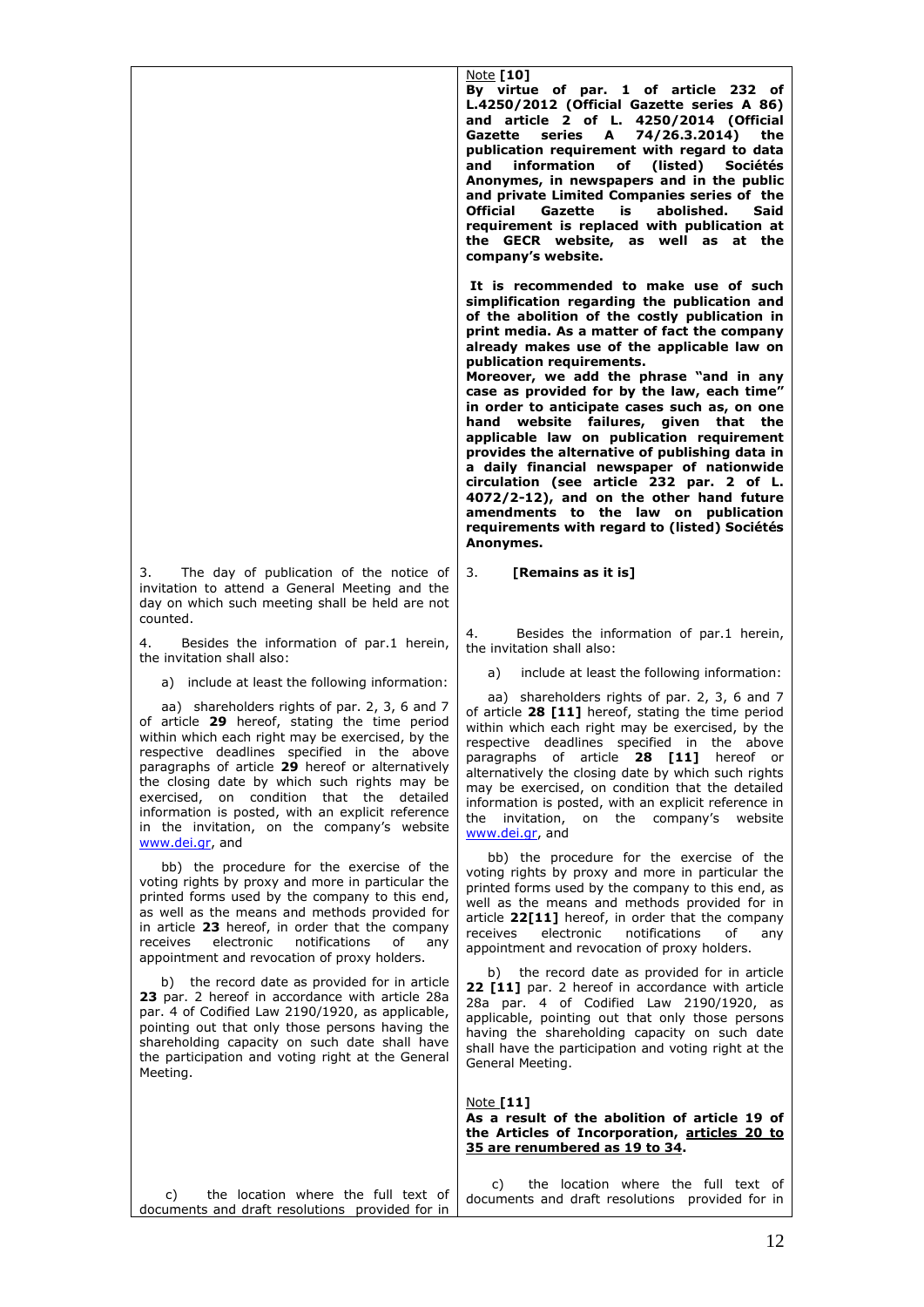s c) and d) of par. 5 of article **23** hereof are made available, as well as their reception mode.

 d) the company's website address where the information of par. 5 of article **23** hereof are posted.

5. The company publishes in the **print** media **[12]** of par. 1 herein a summary of the invitation containing at least the precise address of the venue, the time and the hour of the meeting, the shareholders entitled to participate, as well as an explicit reference to the address of the company's website where the full text of the invitation and the information provided for in par. 3 of article 27 of Codified Law 2190/1920 are posted.

In case of enforcement of par. 2 article 39 of Codified Law 2190/1920 the publication in the **print** media **[12]** in accordance with the above par. 1 herein shall contain at least a clear indication that any revised agenda shall be posted on the company's website and **published**  in the media of the following section. Besides the publication in the **print** media **[12]** of par. 1 herein **and** at the company's website, the full text of the invitation shall also be published within the prescribed deadline of par. 2, in such a way as to ensure rapid and non discriminatory access to it, in the media that the Board of Directors considers reasonably reliable for the effective diffusion of information to the investors, in particular at print and electronic media with national and Europe-wide circulation.

### Note *[12]*

**By virtue of par. 1 of article 232 of L 4072/2012 (Official Gazette series A 86) and of article 2 of L 4250/2014 (Official Gazette series A 74/26.3.2014), the publication requirements with regard to the acts and data of the (listed) Sociétés Anonymes in newspapers and in the series of public and private limited companies of the Official Gazette (namely print media) is abolished. Given the fact that such requirement is replaced with publication at the website of the GECR and at the company's website, the words ''print media'' are deleted (see proposed article 22, which is renumbered as article 21).**

items c) and d) of par. 5 of article **22 [13]** hereof are made available, as well as their reception mode.

 d) the company's website address where the information of par. 5 of article **22 [13]** hereof are posted.

5. The company publishes in the media of par. 1 herein a summary of the invitation containing at least the precise address of the venue, the time and the hour of the meeting, the shareholders entitled to participate, as well as an explicit reference to the address of the company's website where the full text of the invitation and the information provided for in par. 3 of article 27 of Codified Law 2190/1920 are posted.

In case of enforcement of par. 2 article 39 of Codified Law 2190/1920 the publication in the media in accordance with the above par. 1 herein shall contain at least a clear indication that any revised agenda shall be posted on the company's website and in the media of the following section. Besides the publication in the media of par. 1 herein **including** the company's website, the full text of the invitation shall also be published within the prescribed deadline of par. 2, in such a way as to ensure rapid and non discriminatory access to it, in the media that the Board of Directors considers reasonably reliable for the effective diffusion of information to the investors, in particular at print and electronic media with national and Europe-wide circulation.

#### Note *[13]*

**As a result of the abolition of article 19 of the Articles of Incorporation, articles 20 to 35 are renumbered as 19 to 34.**

> **Article 30** *[14]* **Financial year – Annual statements**

1. The financial year of the company has a twelve-month duration, beginning on the first day  $(1<sup>st</sup>)$  of January and ending on the thirty first day  $(31<sup>st</sup>)$  of December of each calendar year. 1. **[Remains as it is]**

**Article 31 Financial year – Annual statements**

2. At the end of each financial year, the Board of Directors shall balance the accounts, draw up a thorough inventory of the assets and liabilities of the company and prepare the annual financial statements and a report thereon, in accordance with articles 42a, 42b, 42c, 42d, 42e, 43, 43a, 43b, 43c, 134, 135, 136 and 139 of Codified Law 2190/1920, as applicable, as well as the annual Consolidated Financial Statements in accordance with articles 90 up to 109 and 134 up to 136 of same Law in conjunction with the provisions of articles 4 to 6 of Law 3556/2007. 3. The annual financial statements shall

include: a) the "statement of financial position", 2. **[Remains as it is]**

3. **[Remains as it is]**

13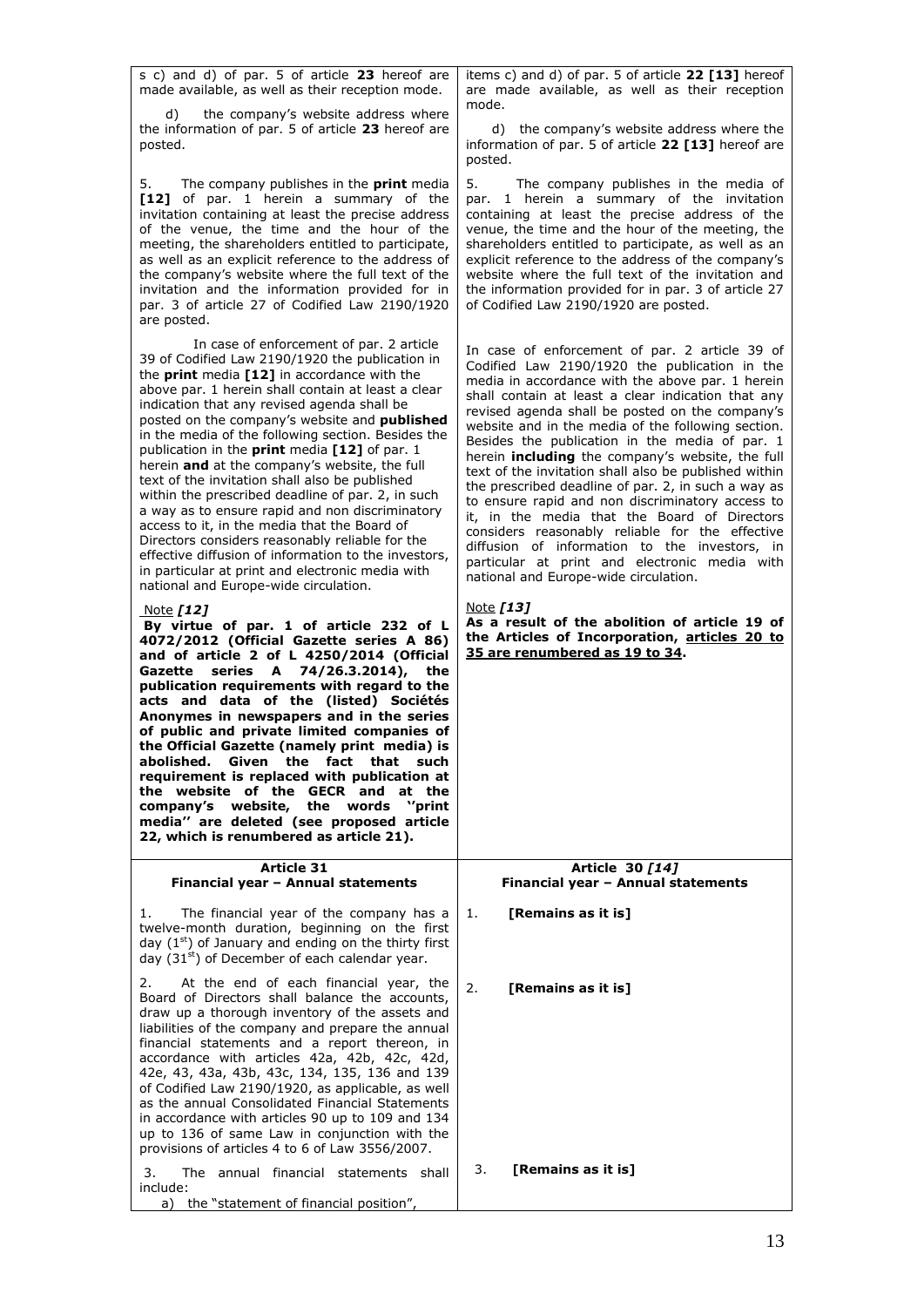| b) the "statement of income",<br>c) the "statement of changes in shareholders'<br>equity",<br>d) the "cash flow statement",<br>e) the "statement of comprehensive income"<br>and<br>f) the "Notes to the Financial Statements".<br>The statements referred to above shall<br>constitute a unified whole, shall be audited in<br>accordance with the stipulations of articles 36,<br>36a, 37 and 137 of Codified Law 2190/1920, as<br>applicable, and shall present a clear picture of<br>the assets and liabilities, of the financial position<br>and of the financial results of the company. In<br>preparing its annual financial statements, the<br>company shall, in parallel to the above, apply the<br>rules for the keeping of accounts provided for by<br>articles 141 and 130 par. 4 of Law 4001/2011,<br>as applicable. Moreover, apart from the above,<br>the Board of Directors prepares at the end of<br>each financial year "the distribution of profits of<br>the year". | Note [14]<br>As a result of the abolition of article 19 of<br>the Articles of Incorporation, articles 20 to<br>35 are renumbered as 19 to 34.                                                                                                                                                                                                                                                                                                                                                                                                                                                          |
|-----------------------------------------------------------------------------------------------------------------------------------------------------------------------------------------------------------------------------------------------------------------------------------------------------------------------------------------------------------------------------------------------------------------------------------------------------------------------------------------------------------------------------------------------------------------------------------------------------------------------------------------------------------------------------------------------------------------------------------------------------------------------------------------------------------------------------------------------------------------------------------------------------------------------------------------------------------------------------------------|--------------------------------------------------------------------------------------------------------------------------------------------------------------------------------------------------------------------------------------------------------------------------------------------------------------------------------------------------------------------------------------------------------------------------------------------------------------------------------------------------------------------------------------------------------------------------------------------------------|
| In order that the General Meeting takes a<br>4.<br>valid resolution with respect to the financial<br>statements approved by the Board of Directors,<br>the said statements must have been specifically<br>certified by:<br>a) The Chairman of the Board of Directors or<br>its Deputy Chairman,<br>b) The Chief Executive Officer and, in the<br>event that the positions of the Chairman and of<br>the Chief Executive Officer coincide to the same<br>person, by the Vice Chairman of the Board of<br>Directors.<br>The General Manager at head and in<br>C)<br>charge of the company's financial issues.<br>The person in charge of the accounting<br>d)<br>department.<br>The above mentioned persons, in case of<br>disagreement about the legality of the manner of<br>preparing the financial statements, shall submit<br>their objections in writing to the General<br>Meeting.                                                                                                 | 4.<br>[Remains as it is]                                                                                                                                                                                                                                                                                                                                                                                                                                                                                                                                                                               |
| 5.<br>The management report of the Board of<br>Directors to the ordinary General Meeting must<br>give an accurate and clear picture of the<br>progress of the business and of the financial<br>condition of the company, as well as furnish<br>information on the anticipated development of<br>the company in accordance with articles 43a and<br>136 of Codified Law 2190/1920, as applicable, as<br>well as any other important event which has<br>occurred in the time period extending from the<br>end of the financial year to the day of submittal<br>of the report.                                                                                                                                                                                                                                                                                                                                                                                                             | 5.<br>[Remains as it is]                                                                                                                                                                                                                                                                                                                                                                                                                                                                                                                                                                               |
| 6.<br>The Board of Directors of the company is<br>bound to publish the annual financial statements<br>Annual<br>Consolidated<br>Financial<br>and<br>the<br>Statements, the Report of the Board of Directors<br>and the Audit Report (Certificate) of the<br>Chartered Auditors, at least twenty (20) days<br>prior to the General Meeting, and in the event<br>that they are amended, within twenty (20) days<br>from the date of their amendment as follows:<br>a) In newspapers and printed media, as<br>provided for by article 26 par. 2 of Codified<br>Law<br>2190/1920,<br>applicable,<br>as<br>in<br>combination with 22 par. 1 hereof.                                                                                                                                                                                                                                                                                                                                          | 6.<br>The Board of Directors of the company is<br>bound to publish the annual financial statements<br>and<br>the<br>Annual<br>Consolidated<br>Financial<br>Statements, the Report of the Board of Directors<br>and the Audit Report (Certificate) of the Chartered<br>Auditors, at least twenty (20) days prior to the<br>General Meeting, and in the event that they are<br>amended, within twenty (20) days from the date<br>of their amendment as follows:<br>In the <b>media</b> , as provided for by article<br>a)<br>21 par. 1 hereof and in any case as provided<br>for by law, each time [15]. |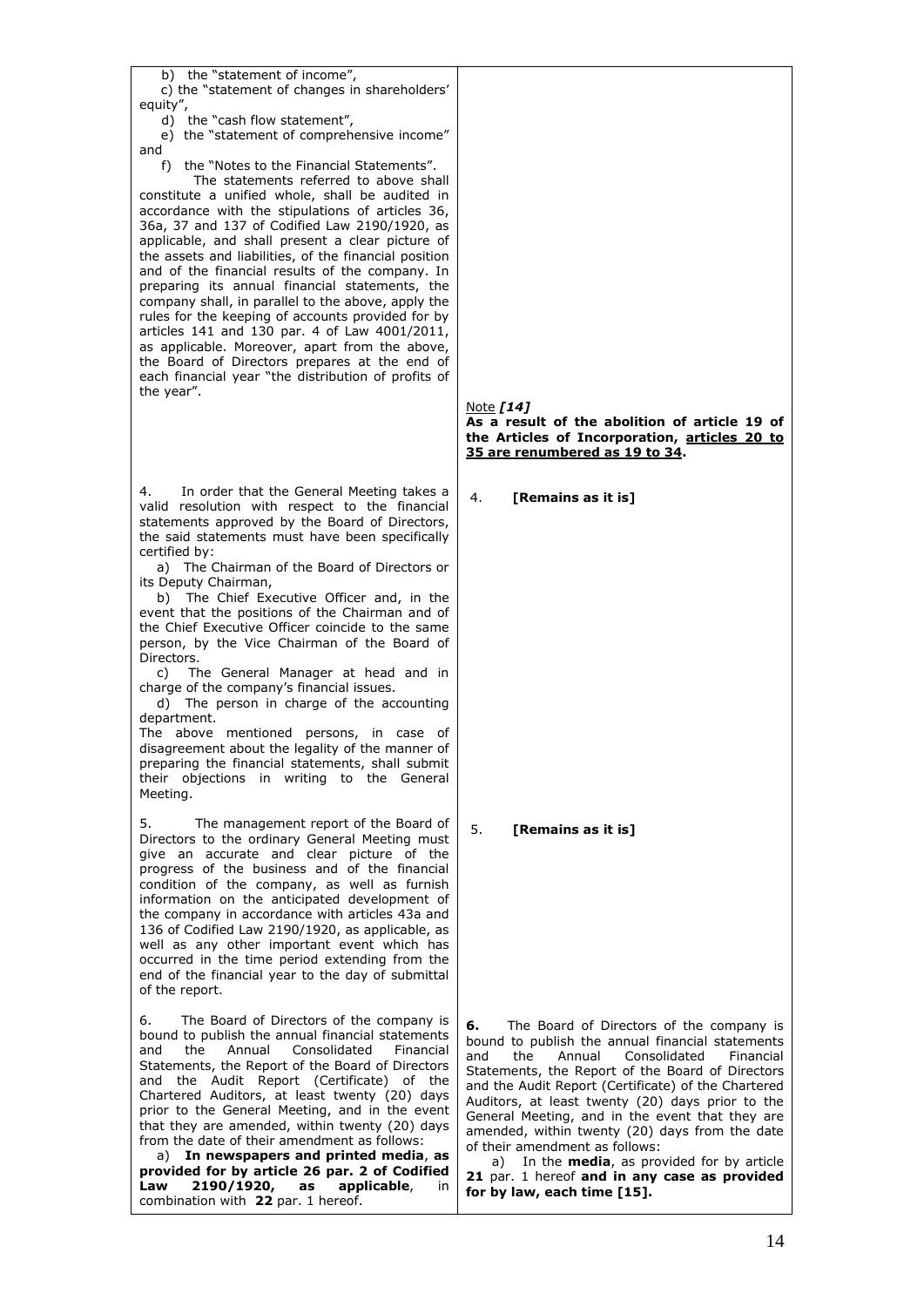b) Posting on the website, which shall be accessible to the public, for at least five (5) years from their publication.

 c) Submission to the Capital Market Committee and the Athens Exchange (ATHEX).

Apart from the above, there are also published the interim financial statements, pursuant to the provisions of articles 5 and 6 of Law 3556/2007, as well as all data and information defined by Joint Ministerial Decision of the Minister of Finance and the competent Supervising Minister or by decisions of the Capital Market Committee, in **newspapers and other [16]** media, as provided for by law from time to time.

7. Copies of the annual financial statements, together with the reports of the Board of Directors and of the Chartered-Auditors, shall be submitted to the appropriate supervisory authority at least twenty (20) days prior to the General Meeting.

8. Within twenty (20) days from the approval of the annual financial statements by the Ordinary General Meeting, a copy of the minutes of the said meeting, together with a copy of the approved annual financial statements, shall be submitted to the appropriate supervisory authority.

9. In addition to the financial statements referred to above, the company shall prepare, at the end of each financial year, the Unbundled Financial Statements as provided for by articles 141 and 130 par.4 of Law 4001/2011, as applicable, in accordance with the standing international accounting standards.

The said statements shall be audited by the auditors of the company as stipulated by

Note *[15]* **By virtue of par. 1 of article 232 of L.4072/2012 (Official Gazette series A/86) and of article 2 of L. 4250/2014 (Official Gazette series A 74/26.3.2014), publication requirements with regard to data and information of (listed) Sociétés Anonymes in newspapers and in the public and private limited companies series of the Official Gazette (namely, print media) are abolished. It is recommended to make use of such simplification regarding publication and the abolition of the costly publication in print media. As a matter of fact the company already makes use of the applicable law on publication requirements.** 

**Therefore, given the fact that such requirement is replaced with publication at the website of the GECR and at the company's website, the words "newspapers" and "printed media" are deleted (see proposed article 22, which is renumbered as article 21).**

**Moreover we add the phrase "***and in any case as provided for by law, each time***" in order to anticipate cases such as on one hand website failures, given that the applicable law on publication requirements, provides the alternative of publishing data in a daily financial newspaper of nationwide circulation (see article 232 par. 2 of L. 4072/2-12), and on the other hand future amendments to the law on publication requirements with regard to (listed) Sociétés Anonymes.**

b) **[Remains as it is]**

### c) **[Remains as it is]**

Apart from the above, there are also published the interim financial statements, pursuant to the provisions of articles 5 and 6 of Law 3556/2007, as well as all data and information defined by Joint Ministerial Decision of the Minister of Finance and the competent Supervising Minister or by decisions of the Capital Market Committee, in media, as provided for by law from time to time.

### 7. **[Remains as it is]**

#### 8. **[Remains as it is]**

9. In addition to the financial statements referred to above, the company shall prepare, at the end of each financial year, the Unbundled Financial Statements as provided for by articles 141 and 130 par.4 of Law 4001/2011, as applicable, in accordance with the standing international accounting standards.

The said statements shall be audited by the auditors of the company as stipulated by article **29 [17]** hereof and together with the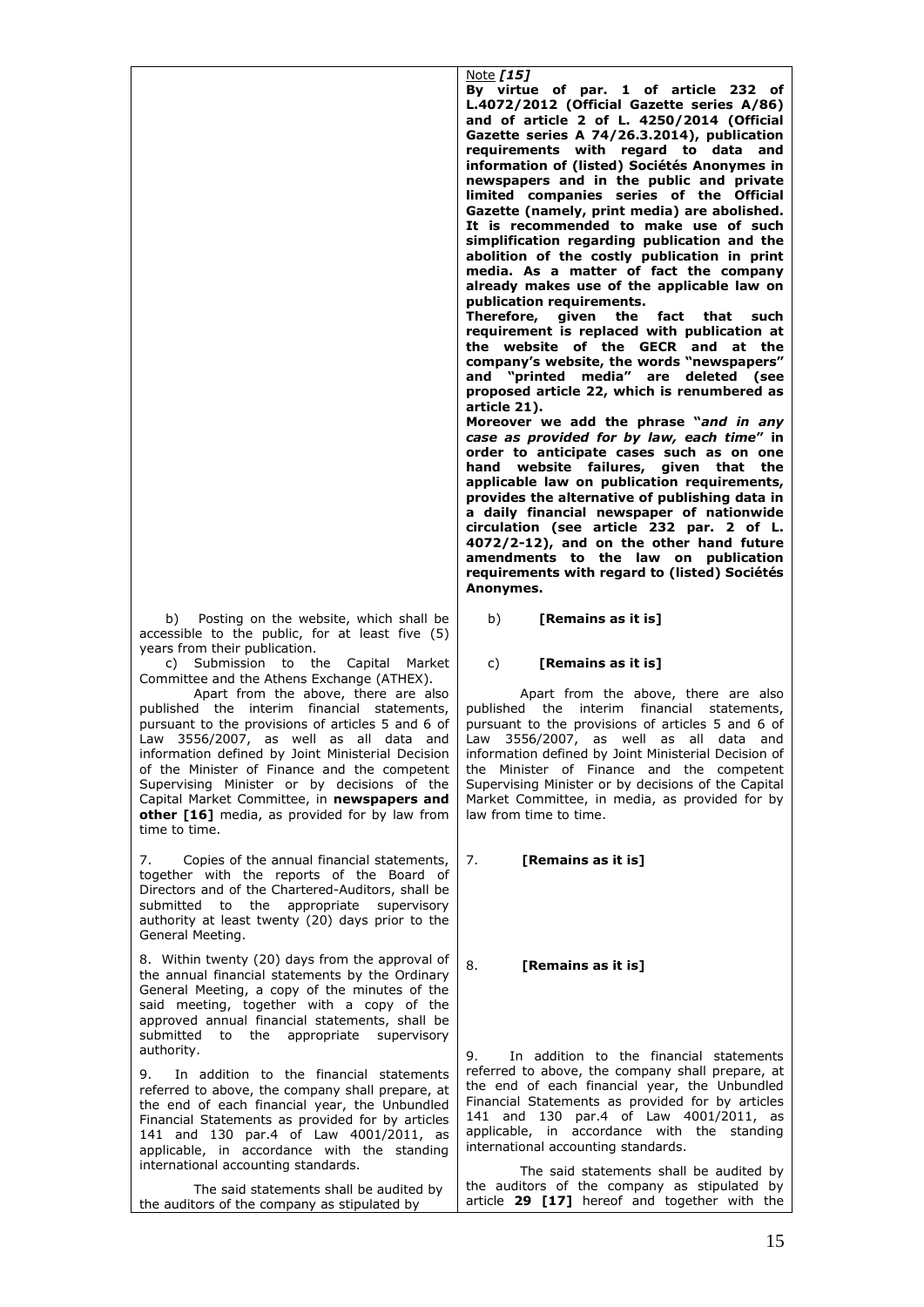| article 30 hereof and together with the relevant<br>Auditing Report shall be submitted to the<br>General Meeting for approval.                                                                                                                                                                                                                                                                                                                                                                                                                                                                                                                                                                                                                                                                              | relevant Auditing Report shall be submitted to the<br>General Meeting for approval.                                                                                                                                                                                                                                                                                     |
|-------------------------------------------------------------------------------------------------------------------------------------------------------------------------------------------------------------------------------------------------------------------------------------------------------------------------------------------------------------------------------------------------------------------------------------------------------------------------------------------------------------------------------------------------------------------------------------------------------------------------------------------------------------------------------------------------------------------------------------------------------------------------------------------------------------|-------------------------------------------------------------------------------------------------------------------------------------------------------------------------------------------------------------------------------------------------------------------------------------------------------------------------------------------------------------------------|
| Note [16]<br>In accordance with<br>article<br>16 of L.<br>4141/2013<br>(Official Gazette series<br>${\bf A}'$<br>81/5.4.2013) paragraph 8 of article 21 of L.<br>abolished<br>3556/2007 was<br>and<br>in<br>conjunction<br>with<br>the<br>resolution<br>No<br>4/507/2009 of<br>the<br>Capital<br>Market<br>Committee the obligation for publication in<br>newspapers was established as regards the<br>and<br>half-yearly<br>financial<br>quarterly<br>For<br>statements.<br>this<br>purpose<br>it<br>is<br>recommended<br>to<br>delete<br>the<br>words<br>"newspapers and".                                                                                                                                                                                                                                | Note [17]<br>As a result of the abolition of article 19 of<br>the Articles of Incorporation, articles 20 to<br>35 of the Articles of Incorporation are<br>renumbered as 19 to 34.                                                                                                                                                                                       |
| A summary list of the annual and<br>10.<br>half-yearly financial statements of the<br>company, drawn up in accordance with the<br>international accounting standards, shall<br>also be published in a newspaper with a<br>wide circulation in Europe and the United<br>States, provided that this shall be permitted<br>by the standing legislation of the place of<br>publication [18].                                                                                                                                                                                                                                                                                                                                                                                                                    | 10. [ABOLISHED and par.11 is renumbered<br>as par. 10 and remains as it is.]<br>The company shall prepare and submit, in<br>referred<br>to<br>addition<br>to<br>those<br>in<br>the<br>abovementioned paragraphs, the consolidated<br>balance sheets, provided that it owns affiliated<br>companies pursuant to article 42e of Codified Law<br>2190/1920, as applicable. |
| The company shall prepare and submit, in<br>11.<br>those<br>referred<br>to<br>to<br>in<br>the<br>addition<br>abovementioned paragraphs, the consolidated<br>balance sheets, provided that it owns affiliated<br>companies pursuant to article 42e of Codified<br>Law 2190/1920, as applicable.                                                                                                                                                                                                                                                                                                                                                                                                                                                                                                              |                                                                                                                                                                                                                                                                                                                                                                         |
| <u>Note</u> [18]<br>By virtue of par. 1 of article 232 of<br>L.4072/2012 (Official Gazette series A/86)<br>and of article 2 of L. 4250/2014 (Official<br>74/26.3.2014),<br>Gazette<br>series A<br>in<br>conjunction with article 16 of L. 4241/2013<br>Official Gazette series A 81/5.4.2013)<br>publication requirements with regard to<br>data and information of (listed) Sociétés<br>Anonymes in newspapers and in the public<br>and private limited companies series of the<br>Official Gazette (namely, print media) are<br>abolished. It is recommended to make use<br>of such simplification and of the abolition of<br>publication<br>the<br>costly<br>foreign<br>in.<br>newspapers. As a matter of fact the<br>company already makes use of<br>the<br>applicable law on publication requirements. |                                                                                                                                                                                                                                                                                                                                                                         |
| Article 35                                                                                                                                                                                                                                                                                                                                                                                                                                                                                                                                                                                                                                                                                                                                                                                                  | Article 34 [19]<br><b>General Provisions [21]</b>                                                                                                                                                                                                                                                                                                                       |
| Those matters which are not regulated by<br>1.<br>these Articles of Incorporation or are not<br>regulated in a different manner<br>by Law<br>2773/1999 (National Official Gazette, series A',<br>issue no 286) or Law 4001/2011 (National<br>Official Gazette, series A', issue no 179) as<br>amended and applicable, shall be governed by<br>the provisions of Codified Law 2190/1920.                                                                                                                                                                                                                                                                                                                                                                                                                     | [Remains as it is]<br>1.                                                                                                                                                                                                                                                                                                                                                |
| Where in these Articles of Incorporation<br>2.<br>reference is made to the Codified Law<br>2190/1920, this shall be understood to refer to<br>the law 2190/1920, as amended and applicable.                                                                                                                                                                                                                                                                                                                                                                                                                                                                                                                                                                                                                 | [Remains as it is]<br>2.                                                                                                                                                                                                                                                                                                                                                |
|                                                                                                                                                                                                                                                                                                                                                                                                                                                                                                                                                                                                                                                                                                                                                                                                             | Note [19]<br>As a result of the abolition of article 19 of<br>the Articles of Incorporation, articles 20 to<br>35 of the Articles of Incorporation are<br>renumbered as 19 to 34, while in order to<br>maintain uniformity the title "General<br>Provisions" is added as above.                                                                                         |